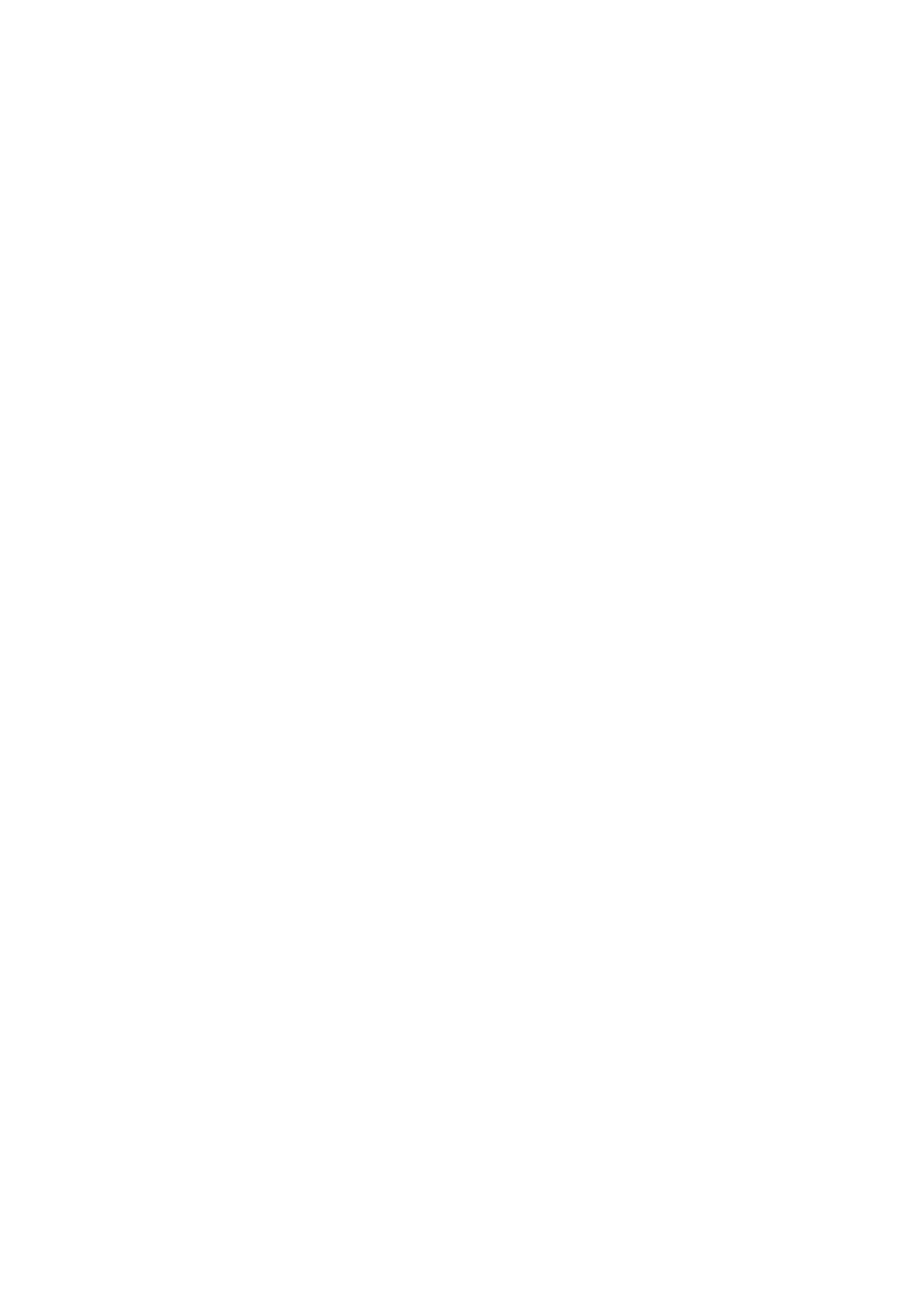Getting Started with OpenShift Online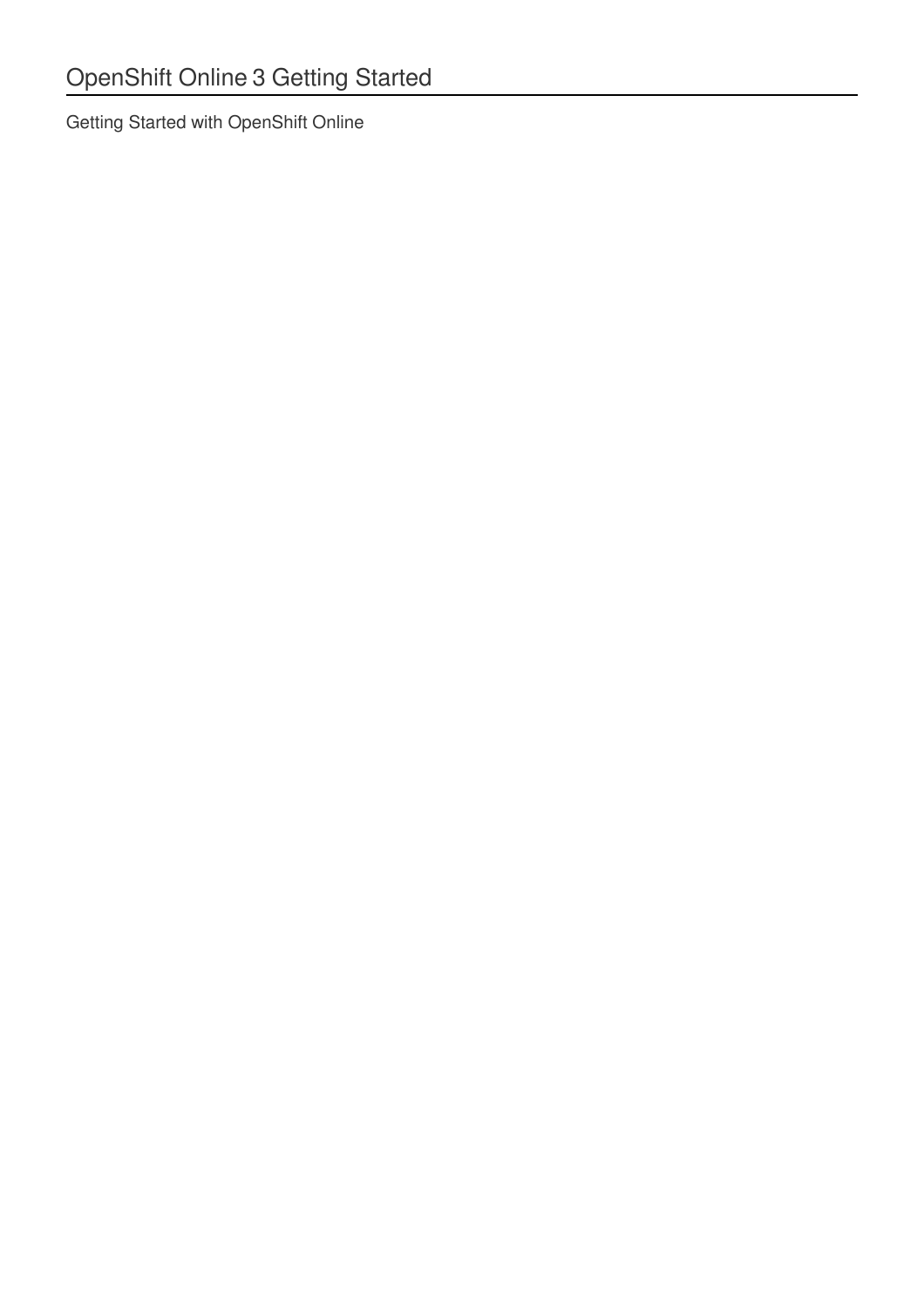### **Legal Notice**

Copyright © 2019 Red Hat, Inc.

The text of and illustrations in this document are licensed by Red Hat under a Creative Commons Attribution–Share Alike 3.0 Unported license ("CC-BY-SA"). An explanation of CC-BY-SA is available at

http://creativecommons.org/licenses/by-sa/3.0/

. In accordance with CC-BY-SA, if you distribute this document or an adaptation of it, you must provide the URL for the original version.

Red Hat, as the licensor of this document, waives the right to enforce, and agrees not to assert, Section 4d of CC-BY-SA to the fullest extent permitted by applicable law.

Red Hat, Red Hat Enterprise Linux, the Shadowman logo, JBoss, OpenShift, Fedora, the Infinity logo, and RHCE are trademarks of Red Hat, Inc., registered in the United States and other countries.

Linux ® is the registered trademark of Linus Torvalds in the United States and other countries.

Java ® is a registered trademark of Oracle and/or its affiliates.

XFS ® is a trademark of Silicon Graphics International Corp. or its subsidiaries in the United States and/or other countries.

MySQL ® is a registered trademark of MySQL AB in the United States, the European Union and other countries.

Node.js ® is an official trademark of Joyent. Red Hat Software Collections is not formally related to or endorsed by the official Joyent Node.js open source or commercial project.

The OpenStack ® Word Mark and OpenStack logo are either registered trademarks/service marks or trademarks/service marks of the OpenStack Foundation, in the United States and other countries and are used with the OpenStack Foundation's permission. We are not affiliated with, endorsed or sponsored by the OpenStack Foundation, or the OpenStack community.

All other trademarks are the property of their respective owners.

### **Abstract**

Quickly build, launch, and scale container-based web apps in a public cloud environment using OpenShift Online 3.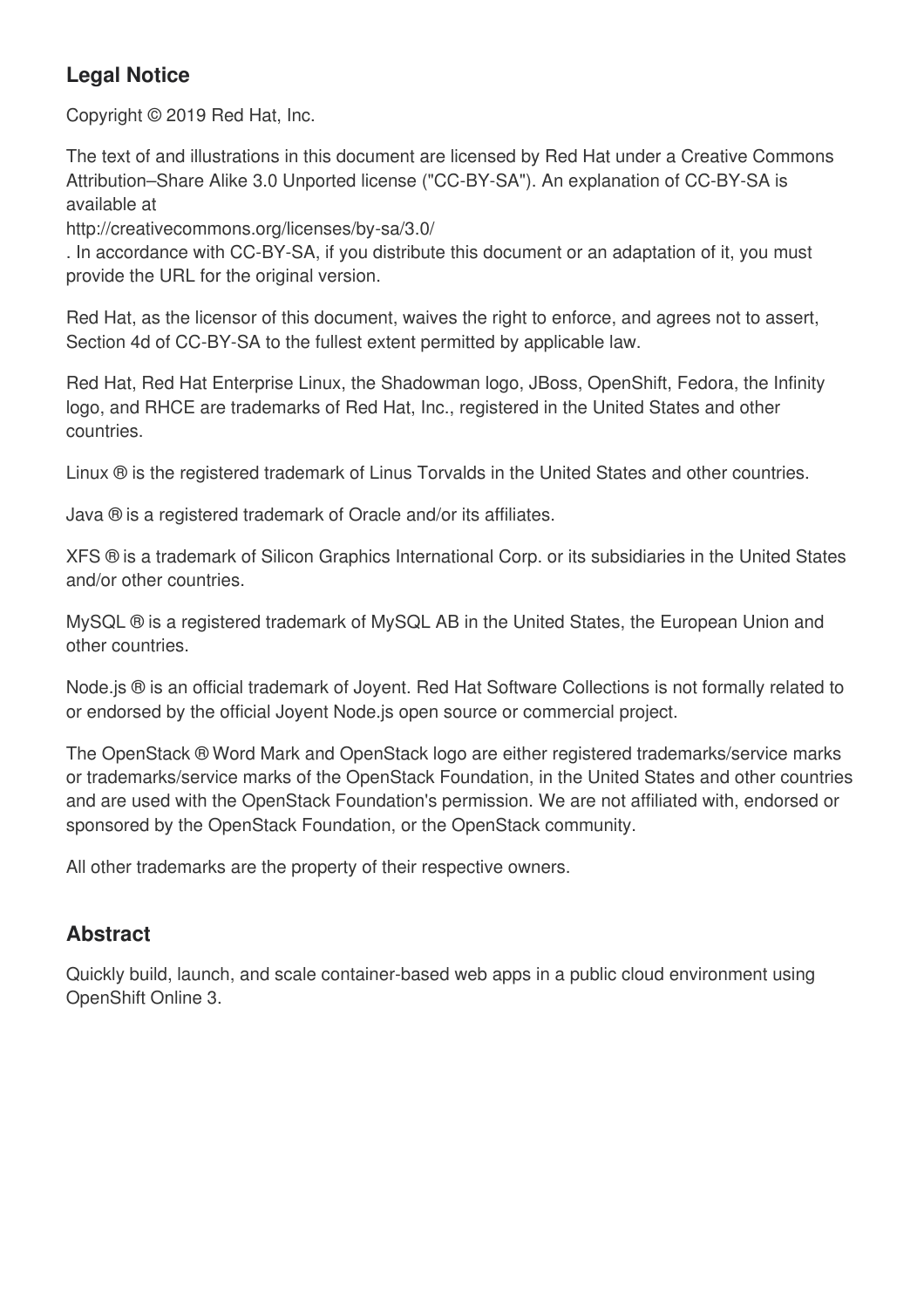### **Table of Contents**

| 2.1. REVIEW PLANS AND REGISTER                                                                                  |    |
|-----------------------------------------------------------------------------------------------------------------|----|
| 2.1.1. Red Hat OpenShift Online                                                                                 |    |
| 2.1.2. Red Hat Fuse Online                                                                                      |    |
| 2.2. ADDITIONAL LEARNING                                                                                        |    |
| 2.3. NEXT UP: BASIC WALKTHROUGH                                                                                 |    |
|                                                                                                                 |    |
| <b>CHAPTER 3. MANAGE YOUR PLAN</b>                                                                              |    |
| 3.1. MANAGE YOUR OPENSHIFT ONLINE PLAN                                                                          |    |
| 3.1.1. Customize Your Plan with Add-ons                                                                         |    |
| 3.1.2. Upgrading Your Plan                                                                                      |    |
| 3.1.3. Apply Coupons                                                                                            |    |
|                                                                                                                 |    |
| 4.1. OVERVIEW                                                                                                   |    |
|                                                                                                                 |    |
| 4.2. SETUP                                                                                                      |    |
| 4.3. GET ORIENTED WITH THE WEB CONSOLE                                                                          |    |
| 4.4. CREATING A NEW APPLICATION                                                                                 |    |
| 4.5. CONFIGURING AUTOMATED BUILDS                                                                               |    |
| 4.6. VIEWING YOUR RUNNING APPLICATION                                                                           |    |
| 4.7. PUSHING A CODE CHANGE                                                                                      |    |
| 4.8. SCALING THE APPLICATION                                                                                    |    |
| 4.9. NEXT UP: BEYOND THE BASICS                                                                                 | 16 |
| <b>CHAPTER 5. BEYOND THE BASICS</b>                                                                             |    |
| 5.1. OVERVIEW                                                                                                   |    |
| 5.2. SETUP                                                                                                      |    |
| 5.3. INSTALLING THE OPENSHIFT CLI                                                                               |    |
| 5.4. CREATING A NEW APPLICATION FROM SOURCE CODE                                                                |    |
| 5.5. CONFIGURING ROUTES                                                                                         |    |
| 5.6. PROVISIONING A DATABASE                                                                                    | 21 |
| 5.7. SETTING ENVIRONMENT VARIABLES                                                                              | 22 |
| 5.8. CONFIGURING AUTOMATED BUILDS                                                                               |    |
| 5.9. PUSHING A CODE CHANGE                                                                                      | 22 |
|                                                                                                                 | 23 |
| 5.10. FAILURE NOTIFICATIONS                                                                                     | 23 |
| 5.11. WHAT'S NEXT?                                                                                              | 24 |
| 5.11.1. OpenShift Online Usage Considerations                                                                   | 24 |
| 5.11.2. Other Quickstarts                                                                                       | 24 |
| 5.11.3. Using rsync                                                                                             | 25 |
| 5.11.4. Configuring Autoscaling                                                                                 | 25 |
| 5.11.5. Explore the Developer Guide                                                                             | 25 |
| 5.11.6. Troubleshooting                                                                                         | 25 |
| CHAPTER 6. COMPARING OPENSHIFT ONLINE 2 AND 3 [10] [10] [10] [10] CHAPTER 6. COMPARING OPENSHIFT ONLINE 2 AND 3 |    |
| 6.1. OVERVIEW                                                                                                   | 26 |
| 6.2. ARCHITECTURE CHANGES                                                                                       | 26 |
| <b>6.3. APPLICATIONS</b>                                                                                        | 26 |
| 6.4. CARTRIDGES VERSUS IMAGES                                                                                   | 27 |
| 6.5. BROKER VERSUS MASTER                                                                                       | 28 |
| 6.6. DOMAIN VERSUS PROJECT                                                                                      | 28 |
|                                                                                                                 |    |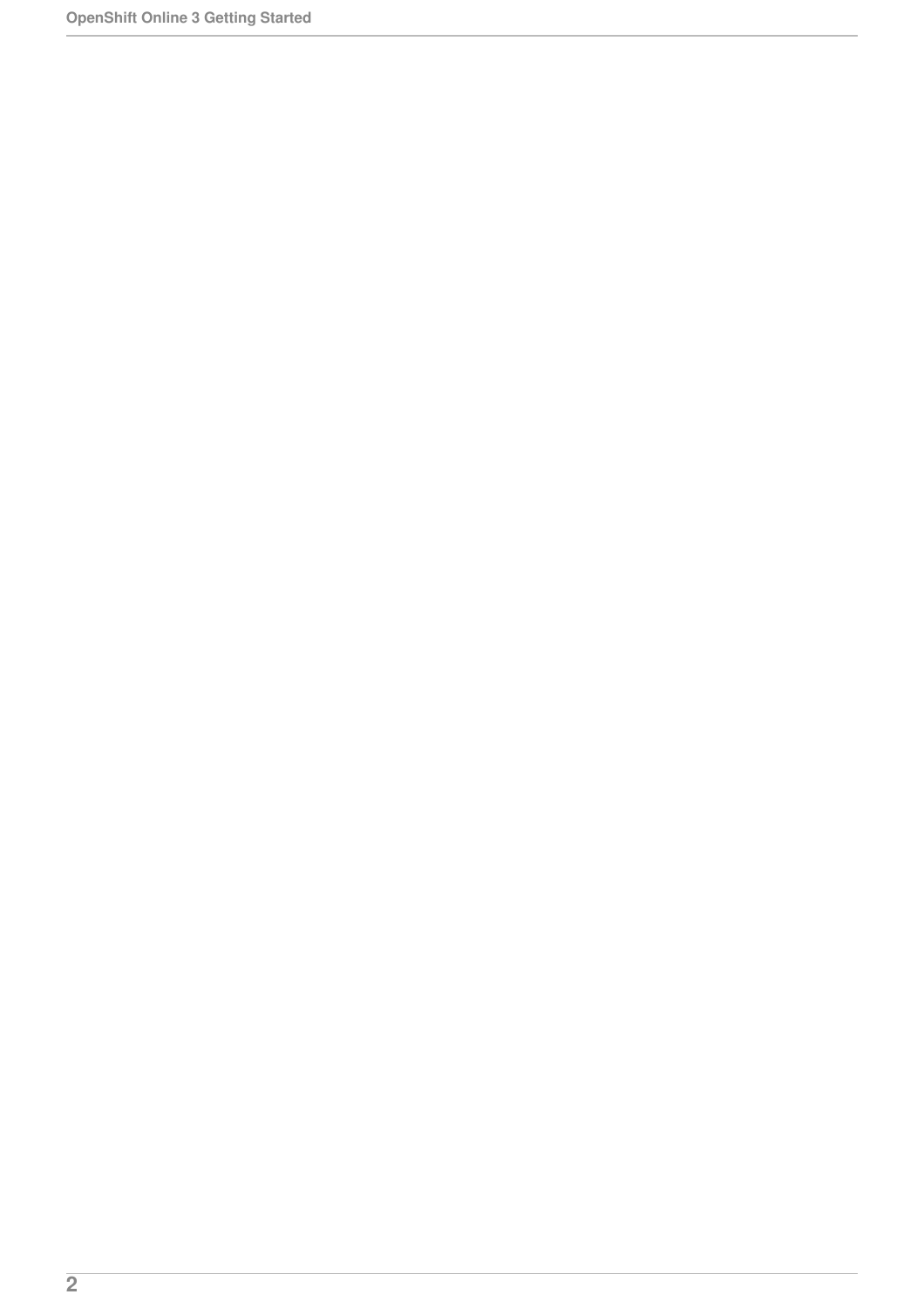# **CHAPTER 1. OVERVIEW**

<span id="page-6-0"></span>OpenShift Online 3 is Red Hat's application hosting platform that makes it easy for developers to quickly build, launch, and scale container-based web apps in a public cloud environment.

Check out the following topics to get started as an **application developer** trying out OpenShift Online 3:

- Step through a **basic [walkthrough](#page-14-0)** using the web console and create your first project and  $\bullet$ application.
- Go **[beyond](#page-24-1) the basics** and get hands-on with the CLI.
- Connect to OpenShift Online using **[Eclipse](http://tools.jboss.org/features/openshift.html#openshift-3) tooling**.
- If you are familiar with OpenShift Online 2, learn about some **[architectural](#page-30-1) and terminology changes** introduced with OpenShift Online 3.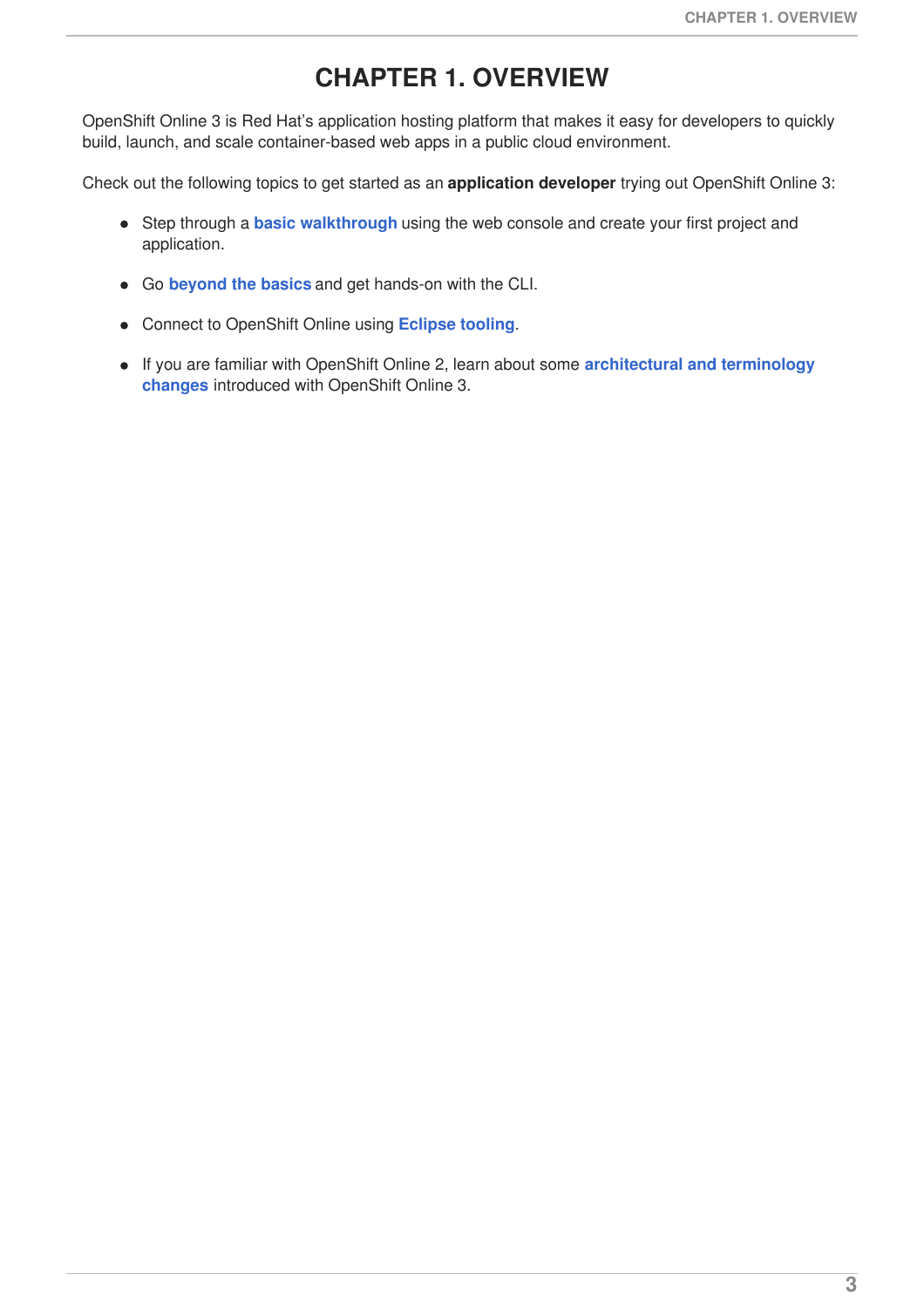# **CHAPTER 2. CHOOSE A PLAN**

### <span id="page-7-1"></span><span id="page-7-0"></span>**2.1. REVIEW PLANS AND REGISTER**

#### <span id="page-7-2"></span>**2.1.1. Red Hat OpenShift Online**

Review the [differences](https://www.openshift.com/pricing/index.html) between OpenShift Online Starter and OpenShift Online Pro plans, then complete the registration process.

When registering, you can redeem valid, one-time-use [promotional](#page-9-1) coupons, if applicable.

Once registered, [customize](#page-8-1) your account.

#### <span id="page-7-3"></span>**2.1.2. Red Hat Fuse Online**

Red Hat Fuse Online is a low-code integration platform to help business users build integration solutions faster.

Red Hat Fuse Online is hosted on Red Hat OpenShift Online, so you can get up and running quickly. It can also be deployed anywhere OpenShift is supported—Red Hat managed, public cloud, or private cloud. Learn more and sign up for the [technology](https://www.redhat.com/en/explore/fuse-online) preview.

### <span id="page-7-4"></span>**2.2. ADDITIONAL LEARNING**

You can explore Red Hat [OpenShift's](https://learn.openshift.com/) Interactive Learning Portal and [Kubernetes](http://kubernetesbyexample.com/) By Example to learn more about OpenShift technology.

### <span id="page-7-5"></span>**2.3. NEXT UP: BASIC WALKTHROUGH**

Once you are registered, go to Basic [Walkthrough](#page-14-0) to learn how to get a simple project up and running.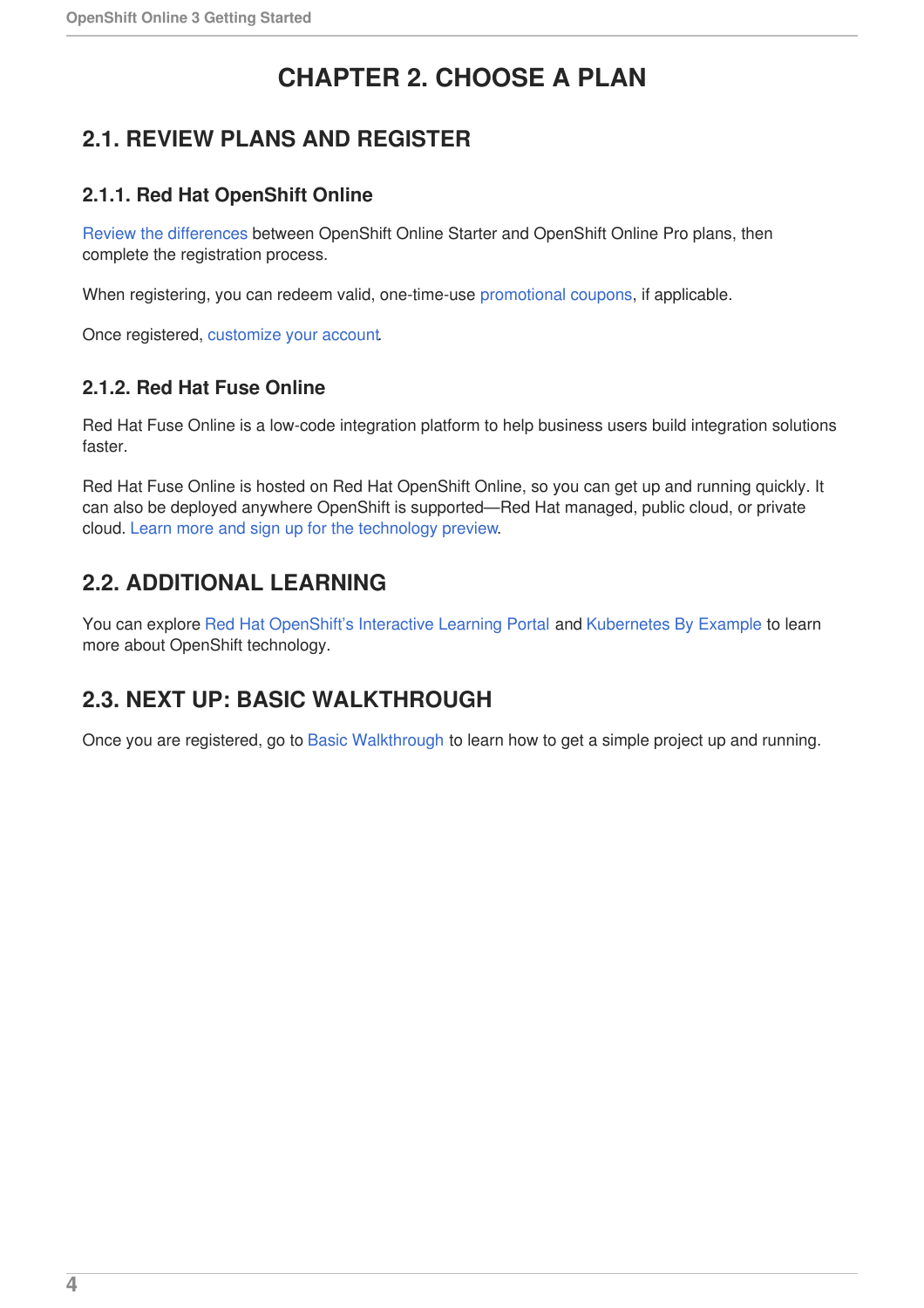# **CHAPTER 3. MANAGE YOUR PLAN**

### <span id="page-8-1"></span><span id="page-8-0"></span>**3.1. MANAGE YOUR OPENSHIFT ONLINE PLAN**

#### <span id="page-8-2"></span>**3.1.1. Customize Your Plan with Add-ons**

You can customize your plan with add-ons.

1. In the **Active Subscriptions** page, click the **Manage Subscription** link.

|                                        |                            |                         |                   | Active Subscriptions |
|----------------------------------------|----------------------------|-------------------------|-------------------|----------------------|
|                                        |                            |                         |                   |                      |
|                                        |                            |                         |                   |                      |
| <b>Openshift Online Pro</b>            |                            |                         |                   |                      |
| For professional projects and hosting. |                            |                         |                   |                      |
|                                        |                            |                         |                   | $\bigoplus$          |
|                                        |                            | <b>Open Web Console</b> |                   |                      |
|                                        | <b>Manage Subscription</b> |                         |                   | Add a New Plan       |
|                                        |                            |                         |                   |                      |
| 噩<br>2GiB                              | 2GiB                       | S<br>2GiB               | Q<br><b>Basic</b> |                      |

- 2. Click **Change** by the **Current Plan** heading
- 3. From the **Current Plan** page, manage memory, storage, terminating memory, and support options. Add on resources for an additional cost. Click **Manage Memory**, **Manage Storage**, **Manage Terminating Memory**, or **Manage Support** and follow the workflow for each.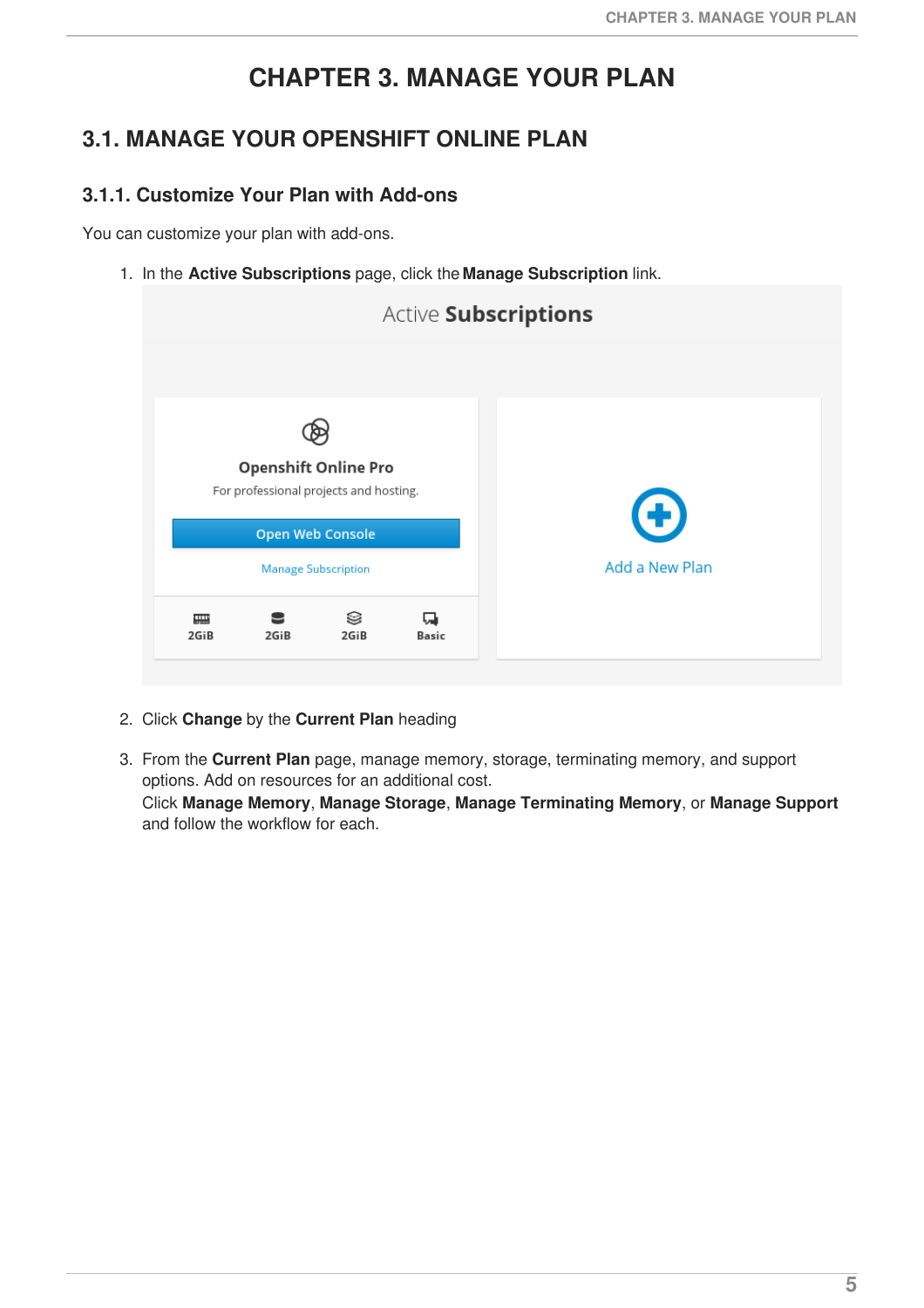

#### <span id="page-9-0"></span>**3.1.2. Upgrading Your Plan**

To upgrade your plan from OpenShift Online Starter to OpenShift Online Pro, visit **[manage.openshift.com](https://manage.openshift.com)**.

See Creating a [Template](https://access.redhat.com/documentation/en-us/openshift_online/3/html-single/developer_guide/#export-as-template) from Existing Objects for guidance on exporting all of your existing objects.



#### **IMPORTANT**

OpenShift Online Starter users, if you violate the Terms of Service Agreement, then your account will be terminated and you will be banned from creating subscriptions.

#### <span id="page-9-1"></span>**3.1.3. Apply Coupons**

You can redeem valid, one-time-use promotional coupons, if applicable.

You can also redeem coupons after the registration process:

- 1. From the **Active Subscriptions** page, click **Manage Subscriptions**.
- 2. On the next **Subscriptions** page, click **Manage** next to the **Coupons** heading.
- 3. On the next **Subscription Coupons** page, you will see (if applicable) coupons that are already in use. To apply a new coupon, click **Apply New Coupon** and complete the workflow.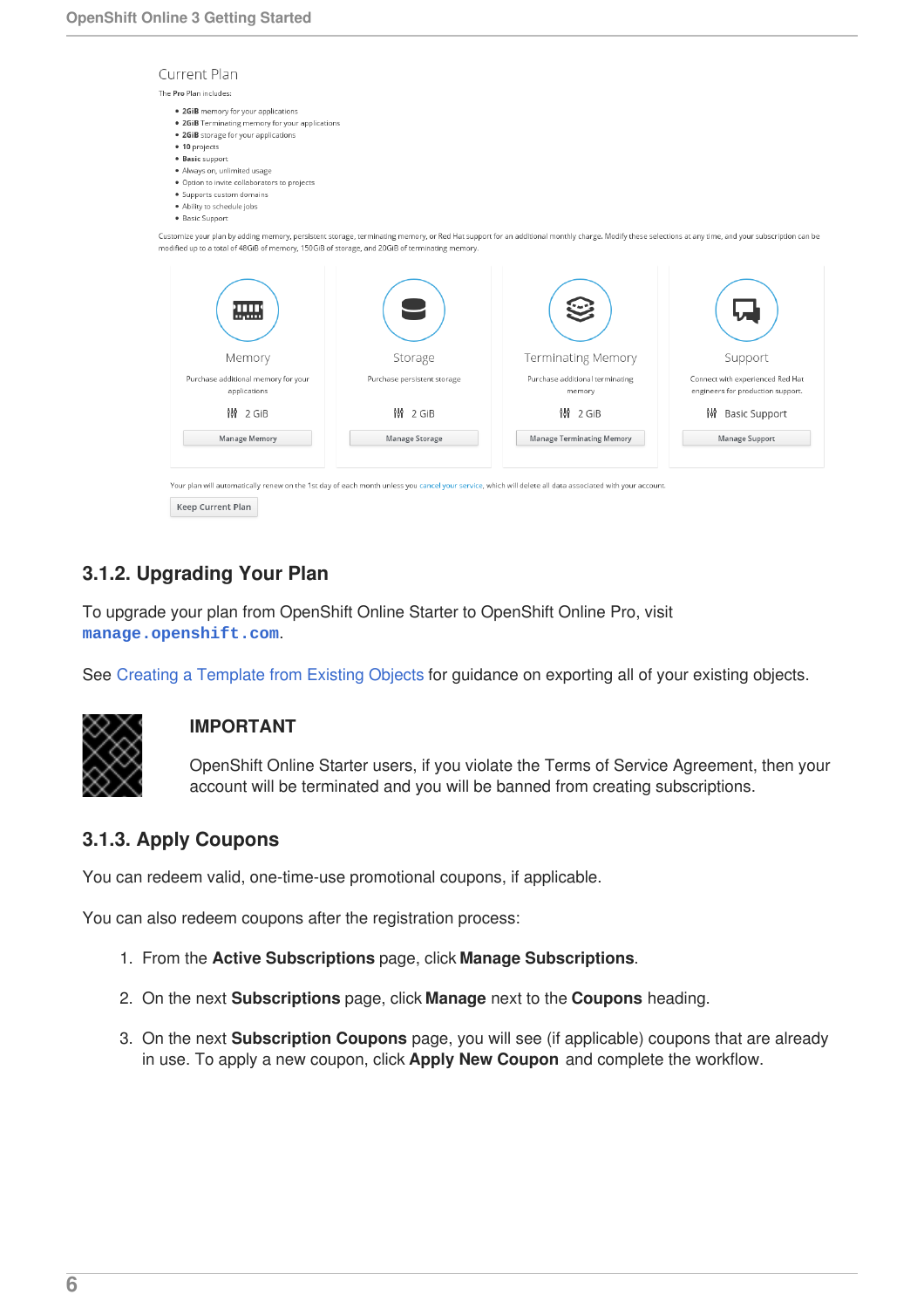# **CHAPTER 4. BASIC WALKTHROUGH**

### <span id="page-10-1"></span><span id="page-10-0"></span>**4.1. OVERVIEW**

This guide demonstrates how to get a simple project up and running on OpenShift Online.

The following sections guide you through creating a project that contains a sample Node.js application that will serve a welcome page and the current hit count (stored in a database) using the OpenShift Online web [console](https://access.redhat.com/documentation/en-us/openshift_online/3/html-single/architecture/#architecture-infrastructure-components-web-console). This involves creating two [pods:](https://access.redhat.com/documentation/en-us/openshift_online/3/html-single/architecture/#pods)

- one to host the Node.js application
- one to host the MongoDB database

The tutorial assumes that you have:

- an OpenShift Online account.
- a [GitHub](https://github.com/) account.
- **[Git](https://help.github.com/articles/set-up-git/) installed locally.**

### <span id="page-10-2"></span>**4.2. SETUP**

In this section, you will *fork* the OpenShift Node.js sample application on GitHub and clone the repository to your local machine so that you can deploy and edit the app.

1. On GitHub, navigate to the **[openshift/nodejs-ex](https://github.com/sclorg/nodejs-ex)** repository. In the top-right corner of the page, click **Fork**:

| $\odot$ Watch $\sim$ 39<br>$\bigstar$ Star | 42 | $\sqrt{9}$ Fork 33 |  |
|--------------------------------------------|----|--------------------|--|
|--------------------------------------------|----|--------------------|--|

2. Next, execute the following commands on your local machine to clone the sample application and change to the new directory:



\$ git clone https://github.com/<your\_github\_username>/nodejs-ex

That's it! Now, you have a fork of the original **openshift/nodejs-ex** example application Git repository and a copy on your local machine.

### <span id="page-10-3"></span>**4.3. GET ORIENTED WITH THE WEB CONSOLE**

Visit the Web [Console](https://access.redhat.com/documentation/en-us/openshift_online/3/html-single/architecture/#architecture-infrastructure-components-web-console) topic to learn about its components.

### <span id="page-10-4"></span>**4.4. CREATING A NEW APPLICATION**

In this section, you will deploy your first application to OpenShift Online using the web console.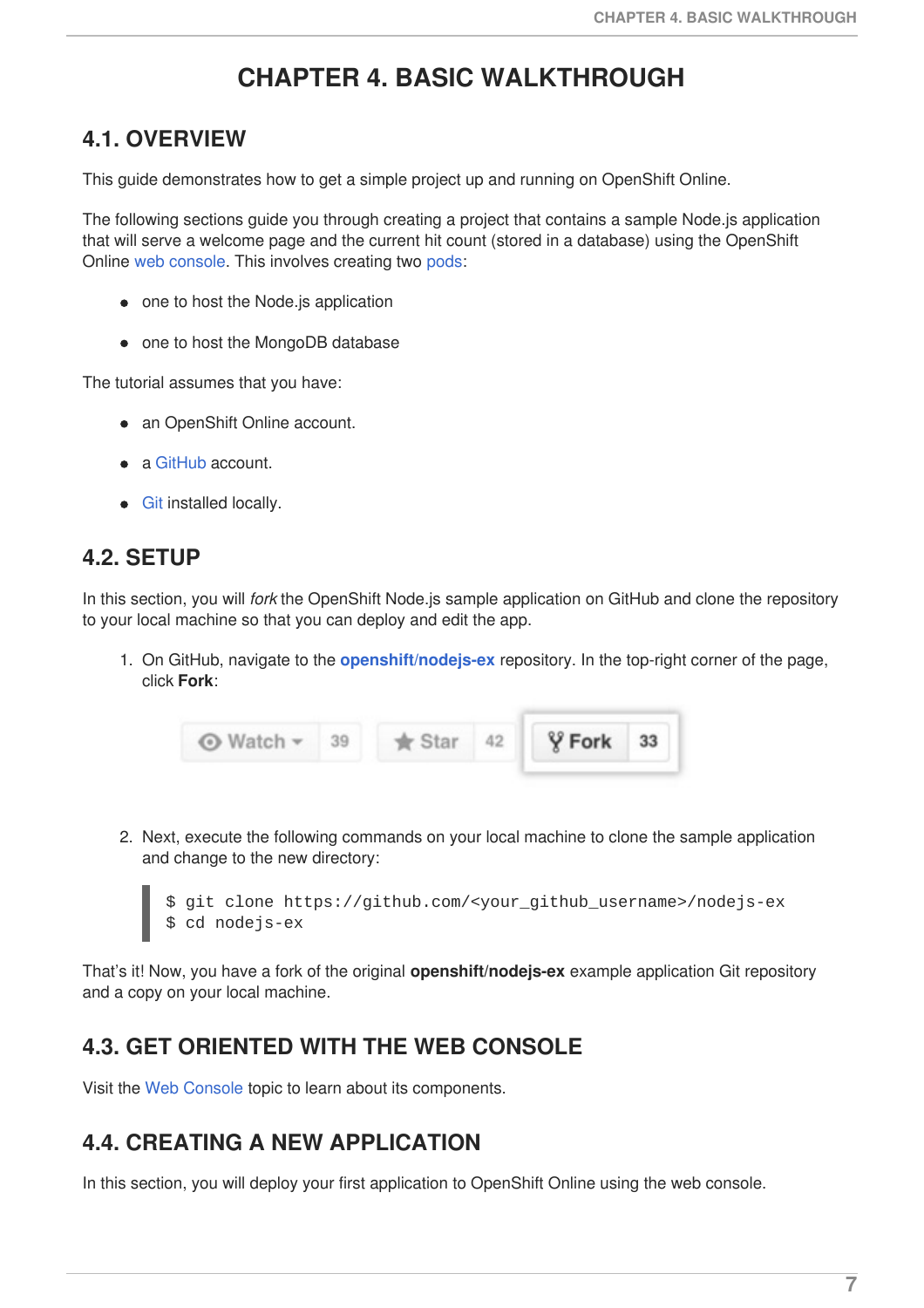1. Navigate to the welcome page of the OpenShift Online web console and click **Create Project** to create your first project:



#### **NOTE**

OpenShift Online Starter only allows you to create a single project at this time. If you already have a project, you must delete it in order to continue.

To delete your existing project, click the trash can icon next to the project name on the welcome page:

| New Project |
|-------------|
|             |
|             |

2. Replace **my-project** with a unique name for your project, such as **<your\_github\_username>-example**. You can leave the display name and description blank.

| <b>OPENSHIFT ONLINE</b>           | $③ - 1$ |
|-----------------------------------|---------|
| New Project                       |         |
| * Name                            |         |
| m<br><b>CONTRACTOR</b><br>example |         |
| A unique name for the project.    |         |
| <b>Display Name</b>               |         |
| My Project                        |         |
| Description                       |         |
| A short description.              |         |
|                                   |         |
| Create<br>Cancel                  |         |
|                                   |         |
|                                   |         |

3. Click on the **JavaScript** option: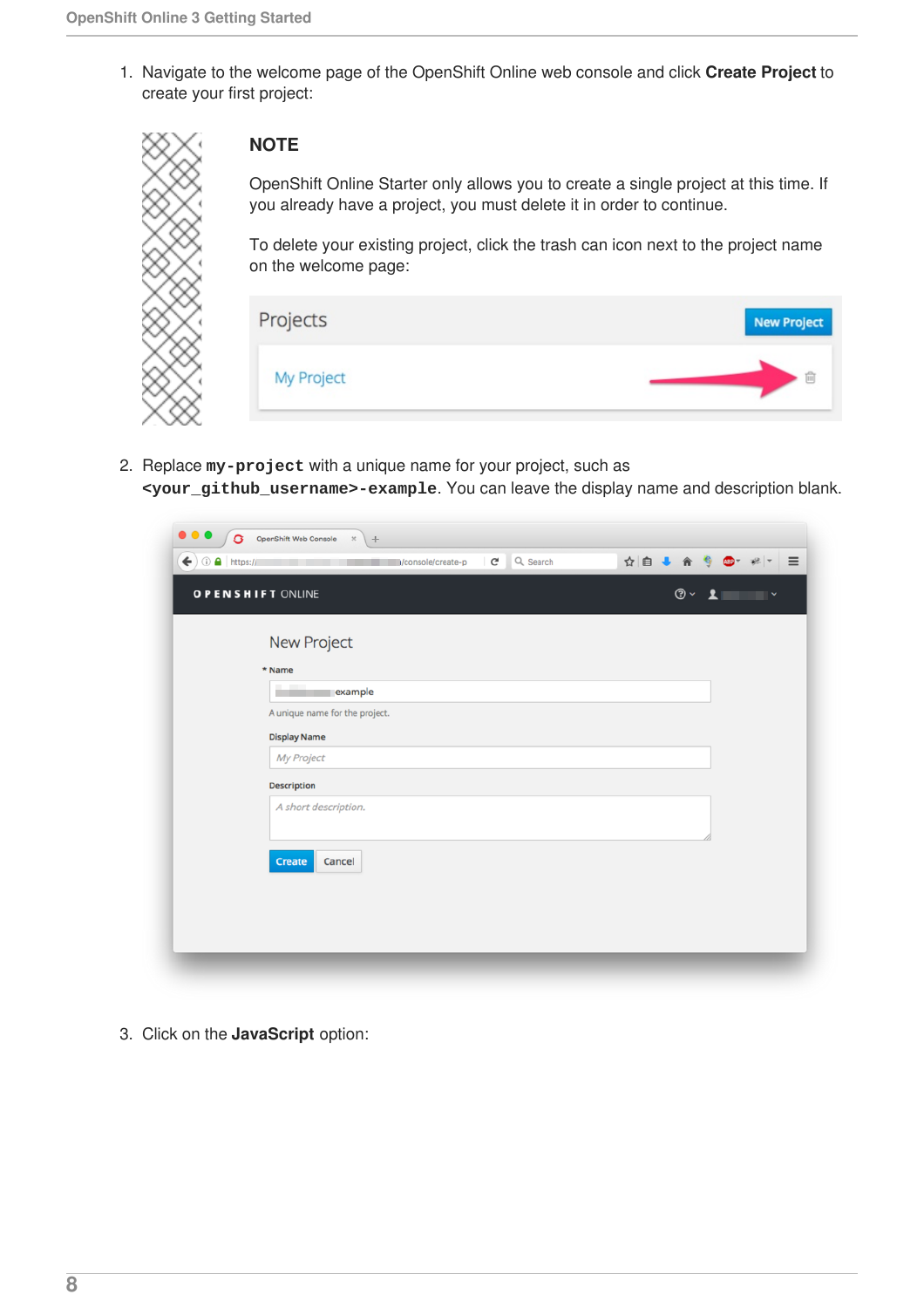

4. Select the **nodejs-mongodb-example** Quickstart template:

| Filter by name or description                                                                                                                                                                                                                                                                                        |                                                                                                                                                                                                                                                                      |  |
|----------------------------------------------------------------------------------------------------------------------------------------------------------------------------------------------------------------------------------------------------------------------------------------------------------------------|----------------------------------------------------------------------------------------------------------------------------------------------------------------------------------------------------------------------------------------------------------------------|--|
| Node.js<br> S <br><b>BUILDS SOURCE CODE</b><br>Build and run Node.js 4 applications<br>on RHEL 7. For more information<br>about using this builder image,<br>including OpenShift considerations,<br>see https://github.com/sclorg<br>/s2i-nodejs-container/blob/master/<br>Version<br>$4$ $-$ latest<br>$\checkmark$ | Node.js + MongoDB<br>ÚS)<br>(Persistent)<br>An example Node.js application with a<br>MongoDB database. For more<br>information about using this template,<br>including OpenShift considerations,<br>see https://github.com/openshift<br>/nodejs-ex/blob/master/READM |  |
| Select                                                                                                                                                                                                                                                                                                               | Select                                                                                                                                                                                                                                                               |  |

5. On the next screen, replace the user name in the **Git Repository URL** parameter with your GitHub user name. Use the default values provided for all other parameters: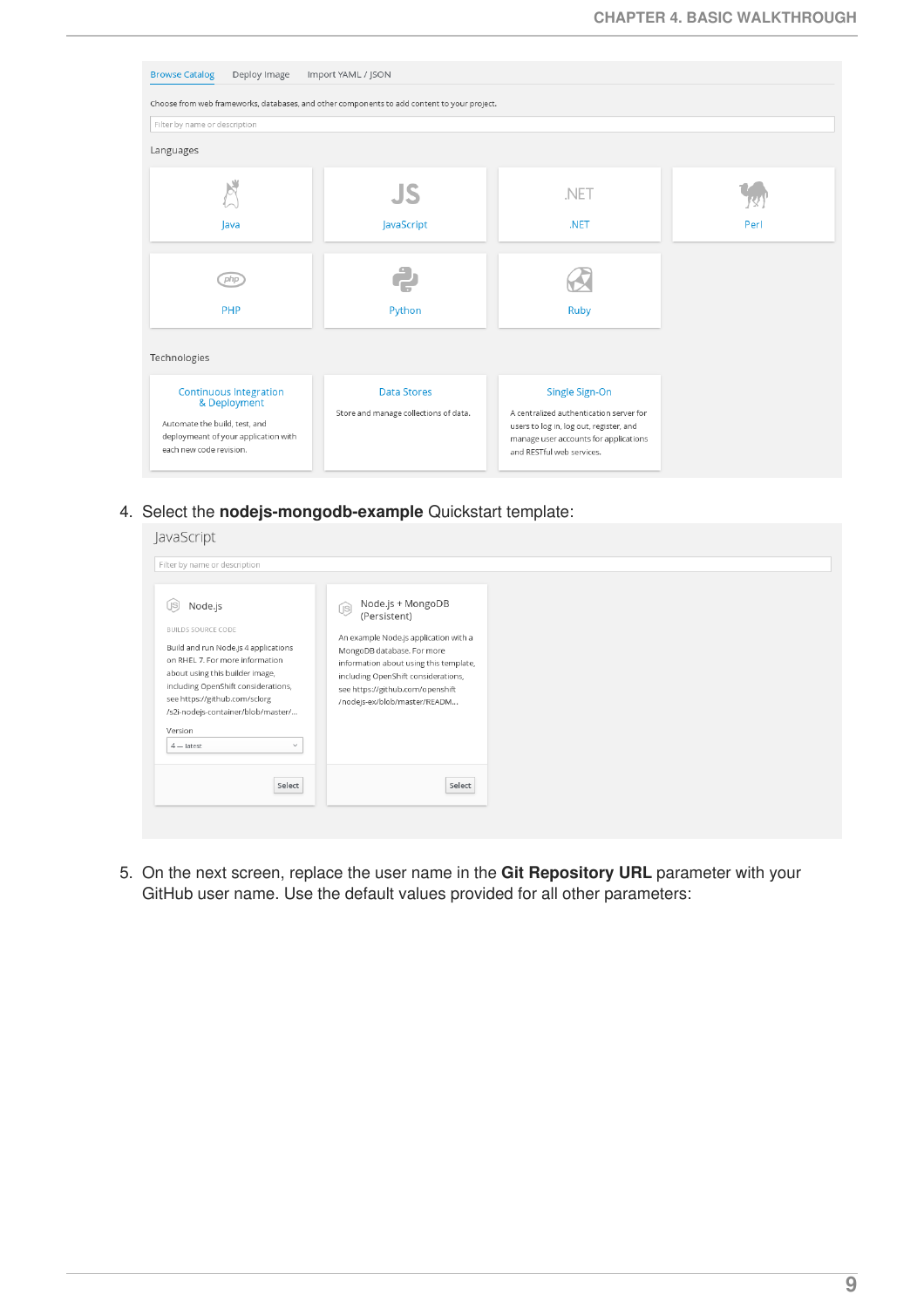| <b>OPENSHIFT ONLINE</b>   |                                                                                                 | $\circledcirc$ |  |
|---------------------------|-------------------------------------------------------------------------------------------------|----------------|--|
| Parameters                |                                                                                                 |                |  |
| <b>Memory Limit</b>       |                                                                                                 |                |  |
| 512Mi                     |                                                                                                 |                |  |
|                           | Maximum amount of memory the Node.js container can use.                                         |                |  |
| Memory Limit (MongoDB)    |                                                                                                 |                |  |
| 512Mi                     |                                                                                                 |                |  |
|                           | Maximum amount of memory the MongoDB container can use.                                         |                |  |
| * Volume Capacity         |                                                                                                 |                |  |
| 1Gi                       |                                                                                                 |                |  |
|                           | Volume space available for data, e.g. 512Mi, 2Gi                                                |                |  |
| <b>Git Repository URL</b> |                                                                                                 |                |  |
| https://github.com.       | 'nodejs-ex.git                                                                                  |                |  |
|                           | The URL of the repository with your application source code.                                    |                |  |
| <b>Git Reference</b>      |                                                                                                 |                |  |
|                           |                                                                                                 |                |  |
|                           | Set this to a branch name, tag or other ref of your repository if you are not using the default |                |  |

6. Finally, scroll to the bottom of the page and click **Create** to deploy your application.



#### **NOTE**

You can follow along on the **Overview** page of the web console to see the new resources being created, and watch the progress of the build and deployment. While the MongoDB pod is being created, its status is shown as pending. The MongoDB pod then starts up and displays its newly-assigned IP address.

### <span id="page-13-0"></span>**4.5. CONFIGURING AUTOMATED BUILDS**

In this section, you will configure a GitHub webhook to automatically trigger a rebuild of your application whenever you push code changes to your forked repository. This involves adding the Github webhook URL from your application into your Github repository. You obtain this webhook from these locations:

At the bottom of **Next Steps** page shown after creating your app, you will see a section titled **Making code changes**. Copy the payload URL from the bottom of the page and follow the link to the GitHub project webhook settings page provided: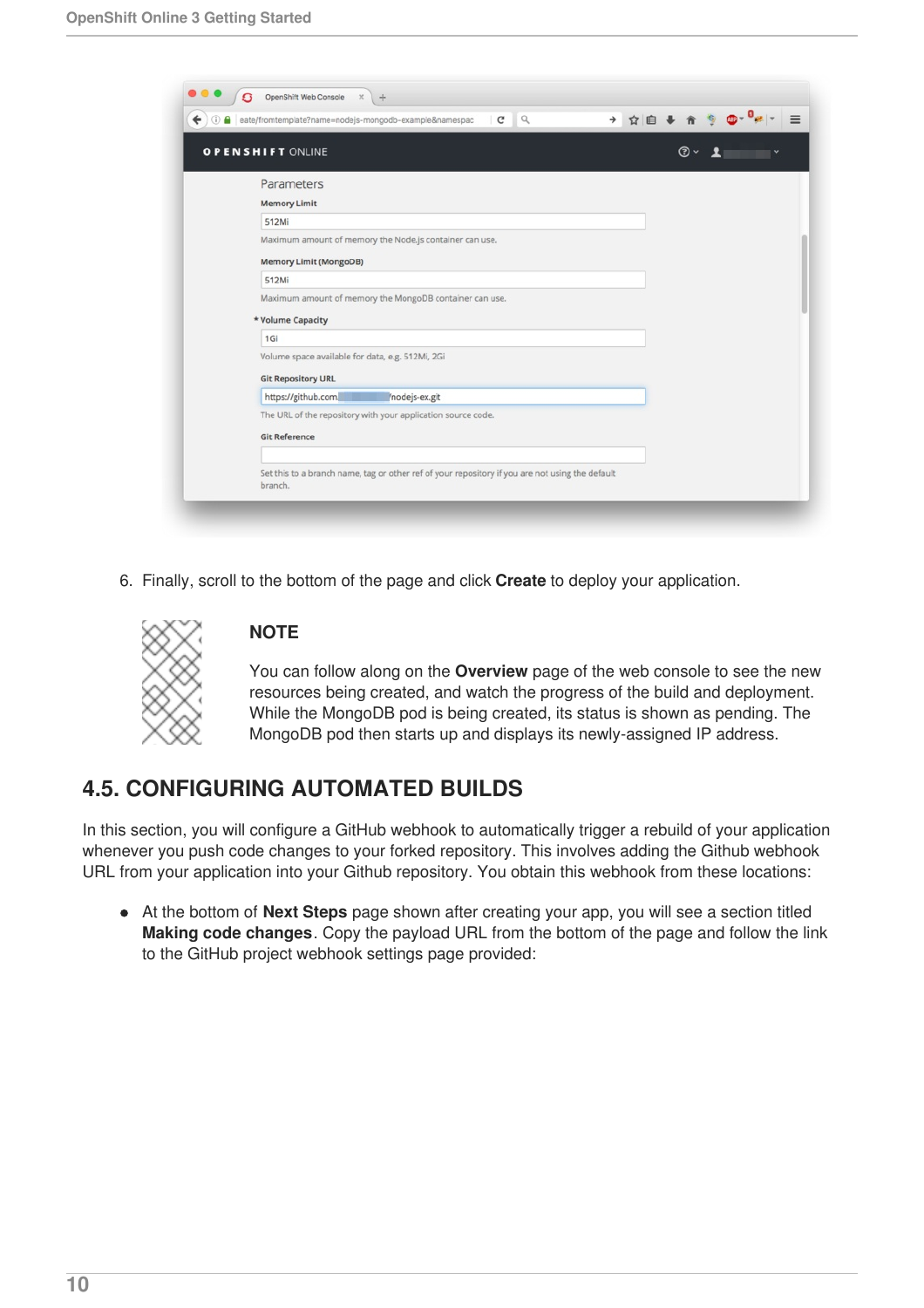<span id="page-14-0"></span>

| Manage your app    |                                                                                                                      |                      |                                                              |           |                |
|--------------------|----------------------------------------------------------------------------------------------------------------------|----------------------|--------------------------------------------------------------|-----------|----------------|
|                    | The web console is convenient, but if you need deeper control you may want to try our command line tools.            |                      |                                                              |           |                |
| Command line tools |                                                                                                                      |                      |                                                              |           |                |
|                    | Download and install the oc command line tool. After that, you can start by logging in, switching to this particular |                      |                                                              |           |                |
|                    | project, and displaying an overview of it, by doing:                                                                 |                      |                                                              |           |                |
|                    | oc login https://api.                                                                                                |                      |                                                              |           |                |
| oc project         | -example                                                                                                             |                      |                                                              |           |                |
| oc status          |                                                                                                                      |                      |                                                              |           |                |
|                    | For more information about the command line tools, check the CLI Reference and Basic CLI Operations.                 |                      |                                                              |           |                |
|                    | Making code changes                                                                                                  |                      |                                                              |           |                |
|                    | A GitHub webhook trigger has been created for the nodejs-mongodb-example build config.                               |                      |                                                              |           |                |
| You can            | 1: Copy payload URL                                                                                                  |                      | b repository settings if you own it, in https://github.com/l |           |                |
| /nodej1            | estimonis, using the rollowing payload URL:                                                                          |                      |                                                              |           |                |
| https://api.       |                                                                                                                      | /oapi/v1/namespaces/ | -example/b                                                   | figs/node | 2: Follow link |

- In the OpenShift Online web console:
	- a. Navigate to the project containing your application.
	- b. Click the **Browse** tab, then click **Builds**, then click the name of the build for your Node.js application.
	- c. From the **Configuration** tab, click next to **GitHub webhook URL** to copy your GitHub webhook.

Next, add the webhook to the Github repository:

1. In GitHub, click **Add webhook** in the GitHub Webhook settings for your project. Paste the payload URL into the **Payload URL** field. Ensure **Content type** field is set to **application/json** instead of the default **application/x-www-form-urlencoded**. Then, click **Add webhook** to finish adding the webhook to your project: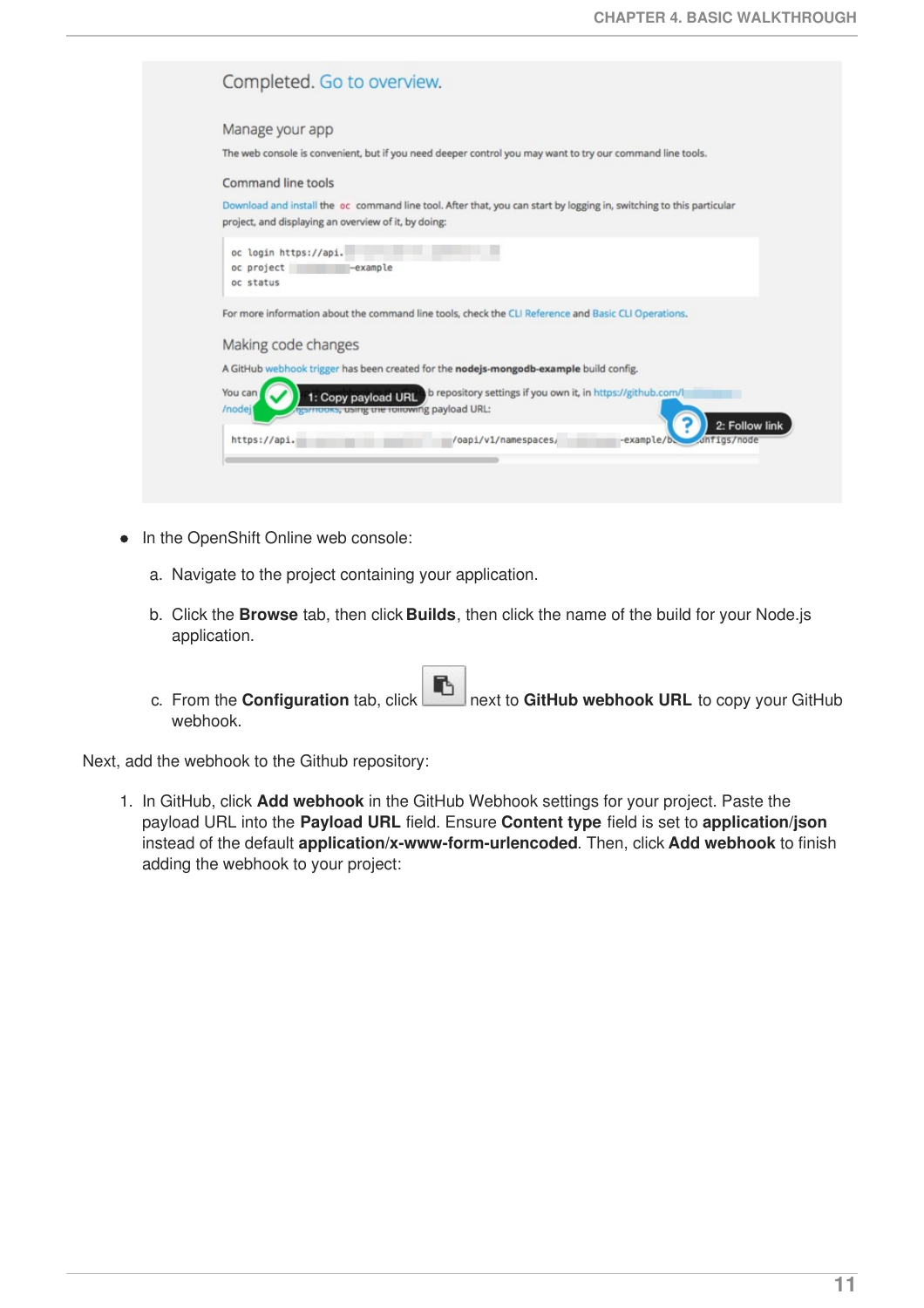| This repository Search                                                              | Pull requests Issues<br>Gist                                                                                             |                                                                              |  |  |  |  |
|-------------------------------------------------------------------------------------|--------------------------------------------------------------------------------------------------------------------------|------------------------------------------------------------------------------|--|--|--|--|
| / nodejs-ex<br>Ÿ<br>forked from openshift/nodejs-ex<br><> Code<br>n Pull requests 0 | ⊙ Unwatch -<br>+ Pulse<br><b>O</b> Settings<br>Il Graphs                                                                 | $\bigstar$ Star<br>357<br>$\mathbf{1}$<br>$\overline{\phantom{0}}$<br>V Fork |  |  |  |  |
| Options                                                                             | Webhooks / Add webhook                                                                                                   |                                                                              |  |  |  |  |
| Collaborators                                                                       | We'll send a P0ST request to the URL below with details of any subscribed events. You can also specify which data format |                                                                              |  |  |  |  |
| <b>Branches</b>                                                                     | you'd like to receive (JSON, x-www-form-urlencoded, etc). More information can be found in our developer documentation.  |                                                                              |  |  |  |  |
| Webhooks & services                                                                 | Payload URL *                                                                                                            |                                                                              |  |  |  |  |
| Deploy keys                                                                         | ildconfigs/nodejs-mongodb-example/webhooks/ac97bd29e7d7f35f/github                                                       |                                                                              |  |  |  |  |
|                                                                                     | Content type                                                                                                             |                                                                              |  |  |  |  |
|                                                                                     | application/json<br>÷                                                                                                    |                                                                              |  |  |  |  |
|                                                                                     | Secret                                                                                                                   |                                                                              |  |  |  |  |
|                                                                                     |                                                                                                                          |                                                                              |  |  |  |  |
|                                                                                     | A By default, we verify SSL certificates when delivering payloads.                                                       | <b>Disable SSL verification</b>                                              |  |  |  |  |
|                                                                                     | Which events would you like to trigger this webhook?                                                                     |                                                                              |  |  |  |  |
|                                                                                     | <b>O</b> Just the push event.                                                                                            |                                                                              |  |  |  |  |
|                                                                                     | Send me everything.                                                                                                      |                                                                              |  |  |  |  |
|                                                                                     | ◯ Let me select individual events.                                                                                       |                                                                              |  |  |  |  |
|                                                                                     | <b>2</b> Active<br>We will deliver event details when this hook is triggered.                                            |                                                                              |  |  |  |  |
|                                                                                     | <b>Add webhook</b>                                                                                                       |                                                                              |  |  |  |  |

2. GitHub now attempts to ping the OpenShift Online server to ensure that communication is successful. If it is correctly configured, you will see a green check mark next to your new webhook URL in GitHub. Hover your mouse over the check mark to see the status of the last delivery:

| <b>Webhooks</b>               |                                                                                                                                                                                                                                      | <b>Add webhook</b>                  |
|-------------------------------|--------------------------------------------------------------------------------------------------------------------------------------------------------------------------------------------------------------------------------------|-------------------------------------|
| Last delivery was successful. | Webhooks allow external services to be notified when certain events happen within your repository. When the specified events<br>happen, we'll send a POST request to each of the URLs you provide. Learn more in our Webhooks Guide. |                                     |
| https://api.l                 | Voapi/v1/namespaces/                                                                                                                                                                                                                 | example/buildconfigs/nodejs- (push) |
|                               |                                                                                                                                                                                                                                      | ×                                   |

The next time you push a code change to your forked repository, your application will automatically rebuild.

### <span id="page-15-0"></span>**4.6. VIEWING YOUR RUNNING APPLICATION**

In this section, you will view your running application using a web browser.

In the web console, view the **Overview** page for your project to determine the web address for your application. Click the web address displayed underneath the **NODEJS-MONGODB-EXAMPLE** service to open your application in a new browser tab: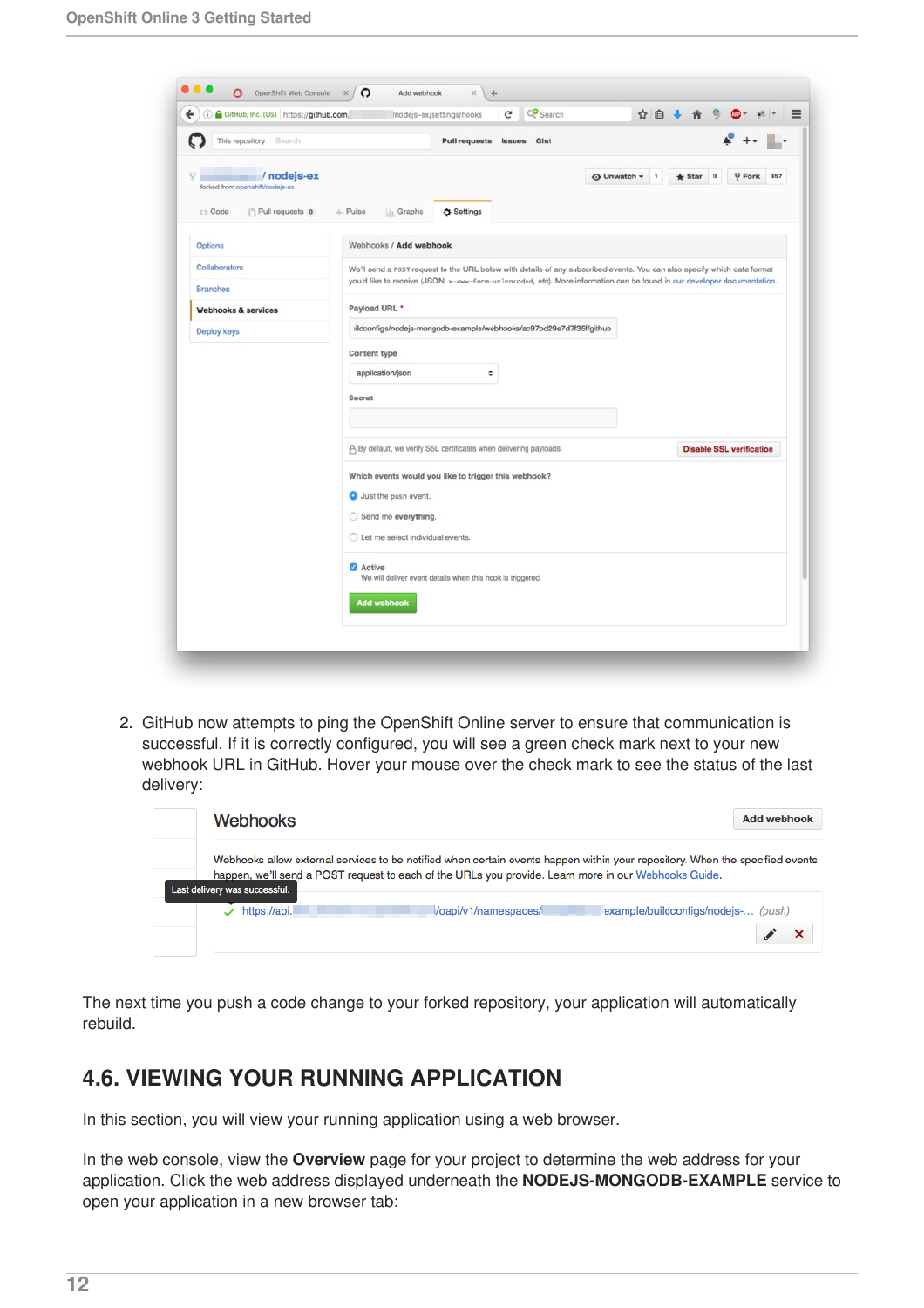

You can find all routes configured for your project at any time in the web console:

- 1. From the web console, navigate to the project containing your application.
- 2. Click the **Browse** tab, then click **Routes**.
- 3. Click the host name to open your application in a browser new tab.

# <span id="page-16-0"></span>**4.7. PUSHING A CODE CHANGE**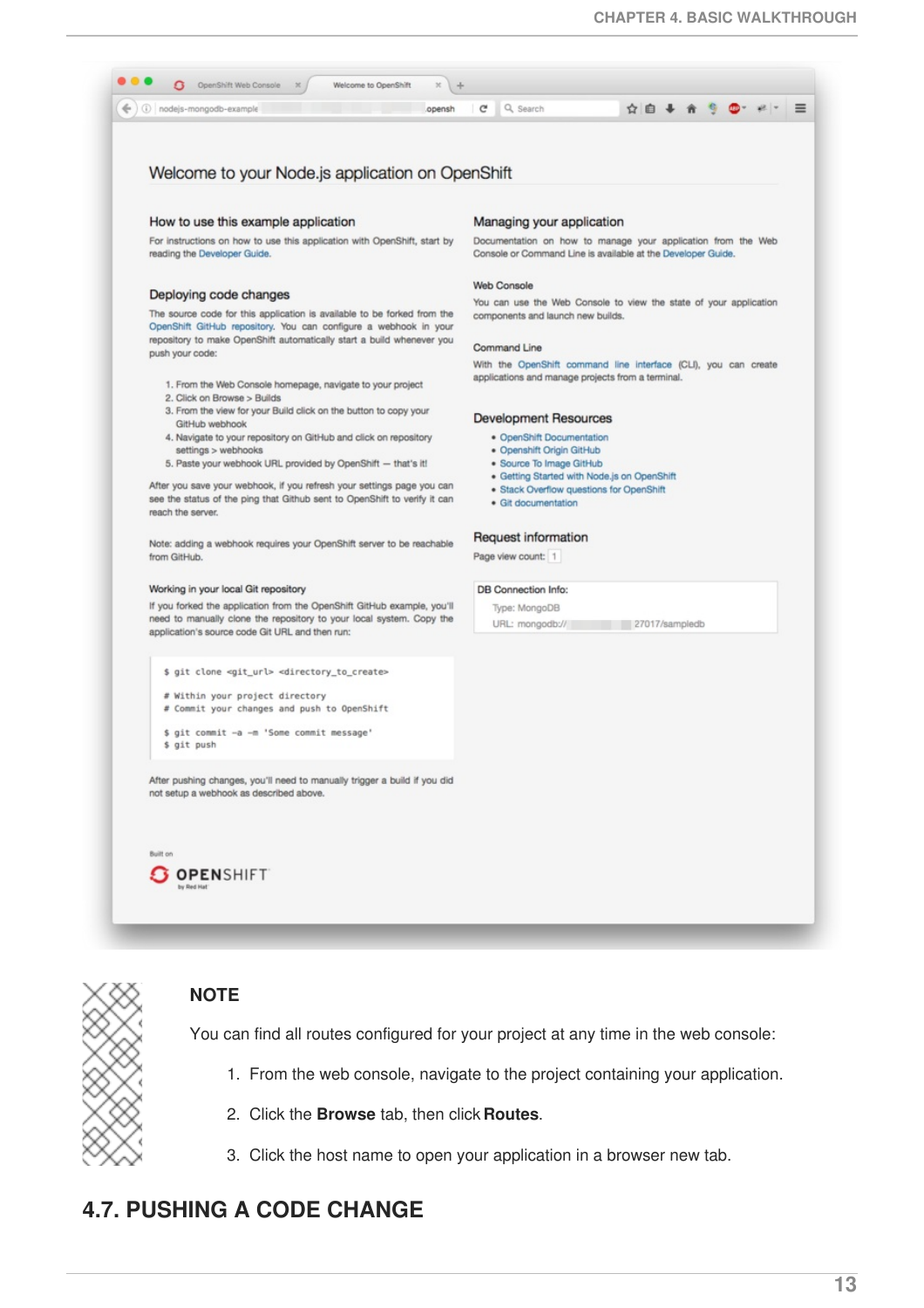views/index.html

In this section, you will learn how to push a local code change to the application.

- 1. On your local machine, use a text editor to open the sample application's source for the file *nodejs-ex/views/index.html*.
- 2. Make a code change that will be visible from within your application. For example, change the title on line 219:

| $\label{eq:1.1} \begin{array}{cccccccccc} \mathbf{1} & \mathbf{1} & \mathbf{1} & \mathbf{1} & \mathbf{1} & \mathbf{1} \end{array}$ | $\alpha = \alpha = \alpha$ . | @@ -216,7 +216,7 @@ pre {                                                    |
|------------------------------------------------------------------------------------------------------------------------------------|------------------------------|------------------------------------------------------------------------------|
| 216                                                                                                                                | 216                          |                                                                              |
| 217                                                                                                                                | 217                          | <section class="container"></section>                                        |
| 218                                                                                                                                | 218                          | <hgroup></hgroup>                                                            |
| 219                                                                                                                                |                              | <h1>Welcome to your Node.js application on OpenShift</h1><br>$\qquad \qquad$ |
|                                                                                                                                    | 219                          | <h1>This is my awesome Node.js application on OpenShift</h1><br>$+$          |
| 220                                                                                                                                | 220                          |                                                                              |
| 221                                                                                                                                | 221                          |                                                                              |
| 222                                                                                                                                | 222                          |                                                                              |

- 3. Commit the changes in Git, and push the change to your GitHub repository:
	- \$ git add views/index.html \$ git commit -m "Updates heading on welcome page" \$ git push origin master
- 4. If your webhook is correctly configured, your application will immediately rebuild itself based on your changes. View your application using a web browser to see your changes.

Now going forward, all you need to do is push code updates and OpenShift Online handles the rest.

### <span id="page-17-0"></span>**4.8. SCALING THE APPLICATION**



#### **IMPORTANT**

OpenShift Online Starter users are unable to scale applications. Only OpenShift Online Pro users have this ability.

In this section, you will add additional instances of your Node.js service so that your application can handle additional traffic volume.

1. In the web console, view the **Overview** page for your project. Click the up arrow under the **NODEJS-MONGODB-EXAMPLE** service to add an additional replica of your Node.js application: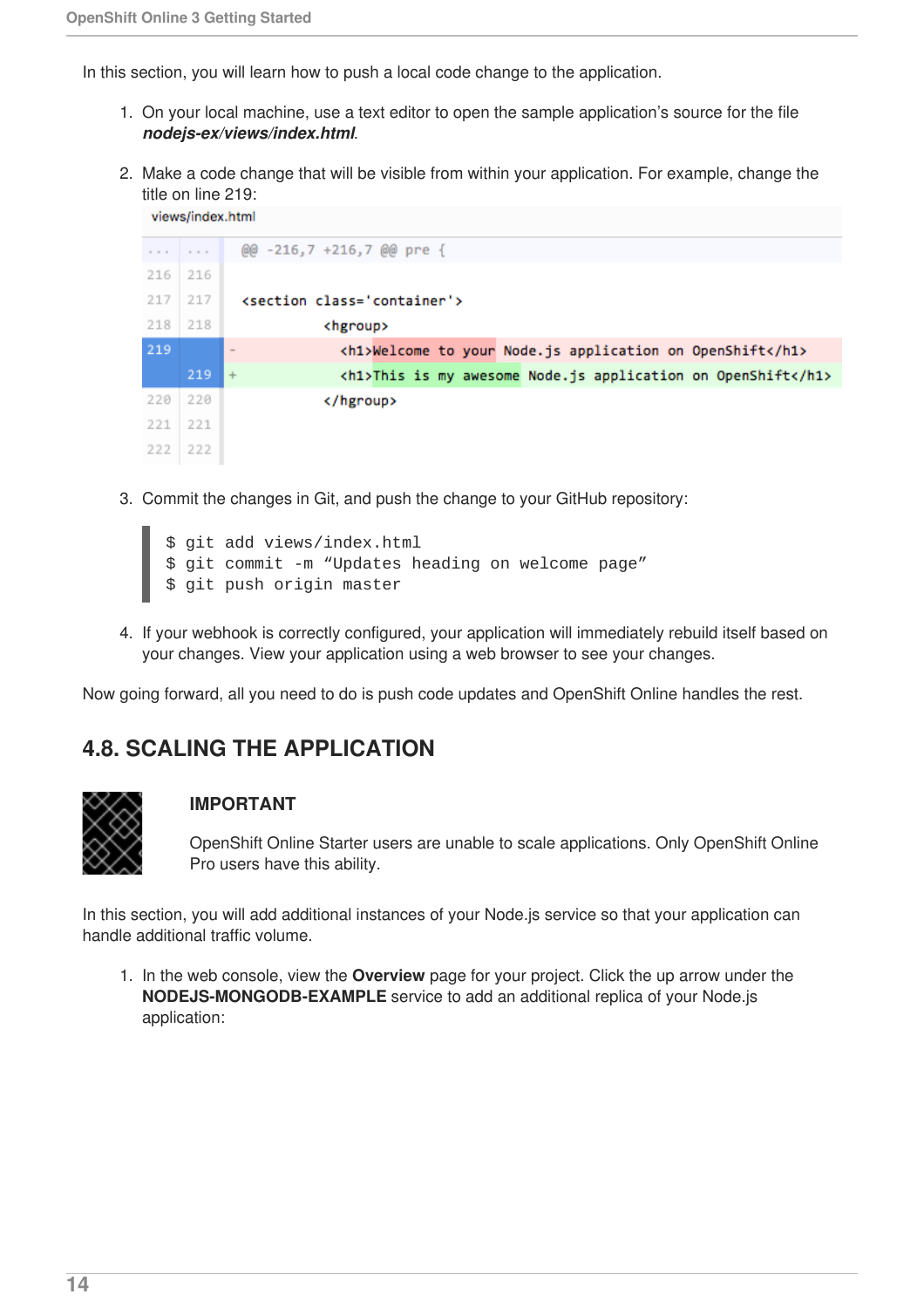| Overview         | v NODEJS MONGODB EXAMPLE                                               | o http://nodejs-mongodb-example-nodejs-example. a a xip.io |
|------------------|------------------------------------------------------------------------|------------------------------------------------------------|
|                  | Build nodejs-mongodb-example, #1<br>← Complete 27 minutes ago View Log |                                                            |
| ଈ                | @* nodejs-mongodb-example<br>90                                        |                                                            |
| Applications     | Deployment nodejs-mongodb-example - 22 minutes ago<br>#1               |                                                            |
| ☺                | CONTAINER: NODEJS-MONGODB-<br><b>EXAMPLE</b>                           | No grouped services.                                       |
| <b>Builds</b>    | Image: nodejs-                                                         | No services are grouped with nodejs-mongodb-example.       |
|                  | example/nodejs-<br>scaling to 2<br>mongodb-example                     | Add a service to group them together.                      |
| ረትገ<br>Resources | ~ Ports: 8080/TCP                                                      | <b>Group Service</b>                                       |
| Æ<br>Storage     | v NODEJS MONGODB EXAMPLE                                               | <b>Create Route</b>                                        |
|                  | @ mongodb<br>$\mathcal{P}_{\mathcal{O}}$                               |                                                            |
| ⋼<br>Monitoring  | Deployment mongodb - 27 minutes ago<br>M1                              |                                                            |
|                  | CONTAINER: MONGODB                                                     | No grouped services.                                       |
|                  | tmage:<br>centos/mongodb-32-                                           | No services are grouped with mongodb. Add a service to     |
|                  | 1<br>centos7<br>pod                                                    | group them together.                                       |
|                  | ~ Ports: 27017/TCP                                                     | <b>Group Service</b>                                       |
|                  |                                                                        |                                                            |
|                  |                                                                        |                                                            |

The **nodejs-mongodb-example** Quickstart is configured to use 512 MiB of memory per pod. Your OpenShift Online Pro quota will allow up to 3 replicas of the **nodejs-mongodb-example** pod in addition to the MongoDB database (for a total of 2 GiB).

You can check your quota usage at any time in the web console:

- 1. From the web console, navigate to the project containing your application.
- 2. Click the **Settings** tab and scroll to the section titled **Quota compute-resources** to view usage: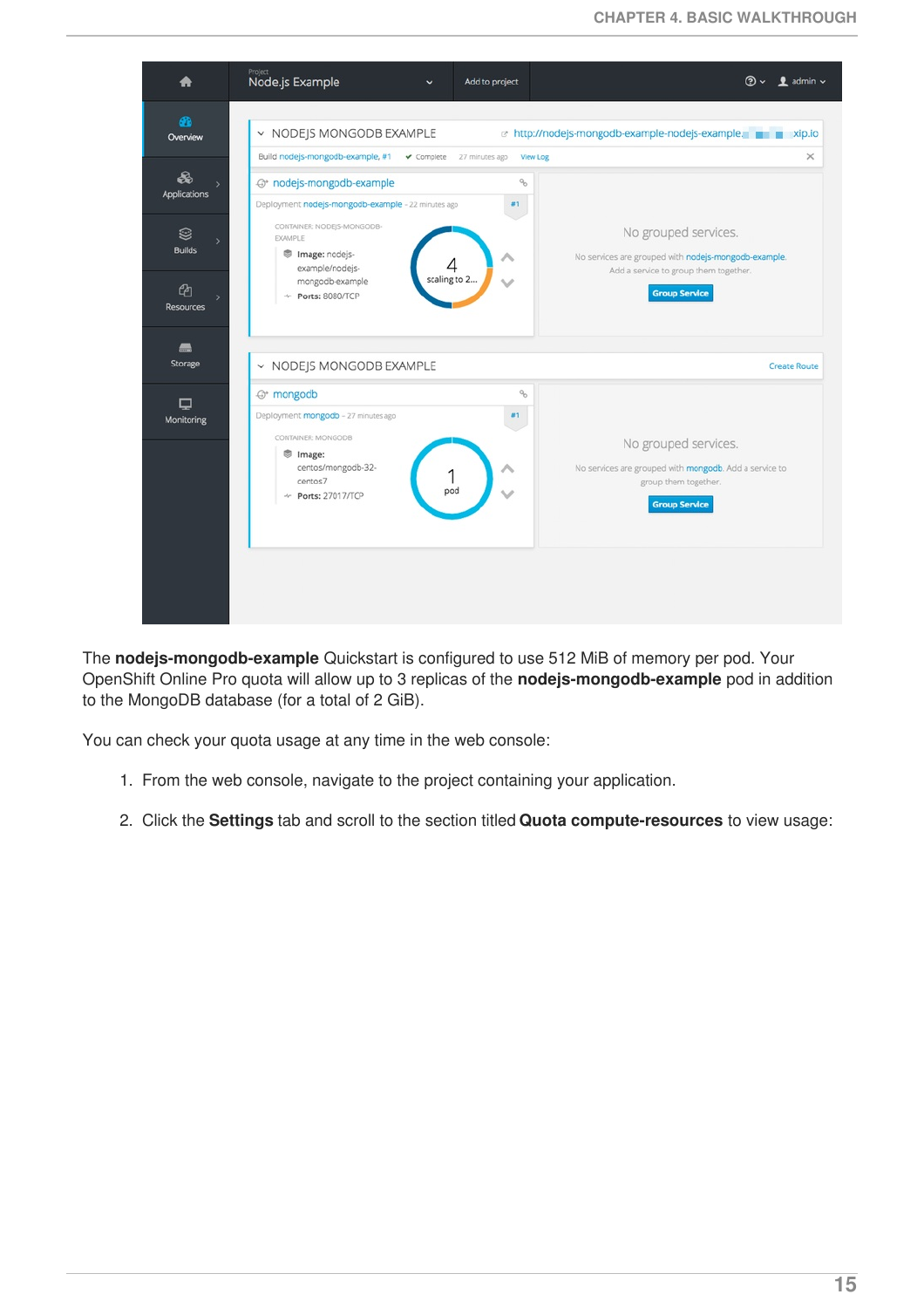### Quota compute-resources

Limits resource usage within the project.

#### **Scopes:**

Not Terminating - Matches pods that do not have an active deadline.



# <span id="page-19-0"></span>**4.9. NEXT UP: BEYOND THE BASICS**

Next, we'll go [beyond](#page-24-1) the basics using the OpenShift Online CLI to compose this same application using individual images.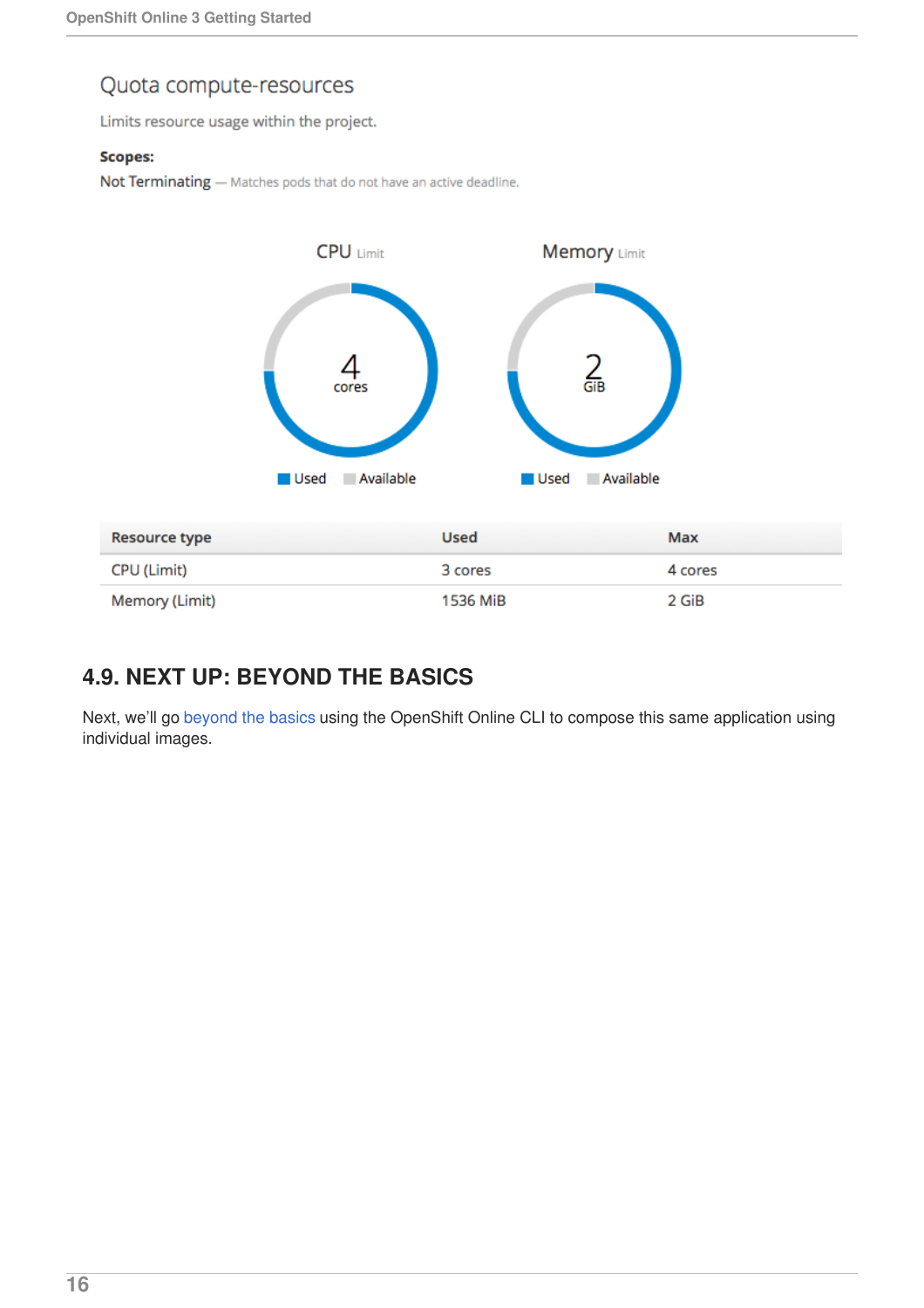# **CHAPTER 5. BEYOND THE BASICS**

### <span id="page-20-1"></span><span id="page-20-0"></span>**5.1. OVERVIEW**

This getting started experience walks you through the "long way" of getting the same sample project from the Basic [Walkthrough](#page-14-0) topic up and running on OpenShift Online.



#### **NOTE**

If you are unfamiliar with the core concepts of OpenShift version 3, you might want to start by reading about [what's](#page-30-1) new. This version of OpenShift is significantly different from version 2.

The following sections guide you through creating a project that contains a sample Node.js application that will serve a welcome page and the current hit count (stored in a database). This involves creating two [pods](https://access.redhat.com/documentation/en-us/openshift_online/3/html-single/architecture/#pods):

- one to host the Node.js application
- one to host the MongoDB database

The tutorial assumes that you have:

- a free OpenShift Online 3 account.
- a free [GitHub](https://github.com/) account.
- **[Git](https://help.github.com/articles/set-up-git/) installed locally.**

#### <span id="page-20-2"></span>**5.2. SETUP**

In this section, you will *fork* the OpenShift Node.js sample application on GitHub and clone the repository to your local machine so that you can deploy and edit the app.



#### **NOTE**

You can skip this step if you already forked the **[openshift/nodejs-ex](https://github.com/sclorg/nodejs-ex)** repository when following the Basic [Walkthrough](#page-14-0) topic.

1. On GitHub, navigate to the **[openshift/nodejs-ex](https://github.com/sclorg/nodejs-ex)** repository. In the top-right corner of the page, click **Fork**:



2. Next, execute the following commands on your local machine to clone the sample application and change to the new directory:

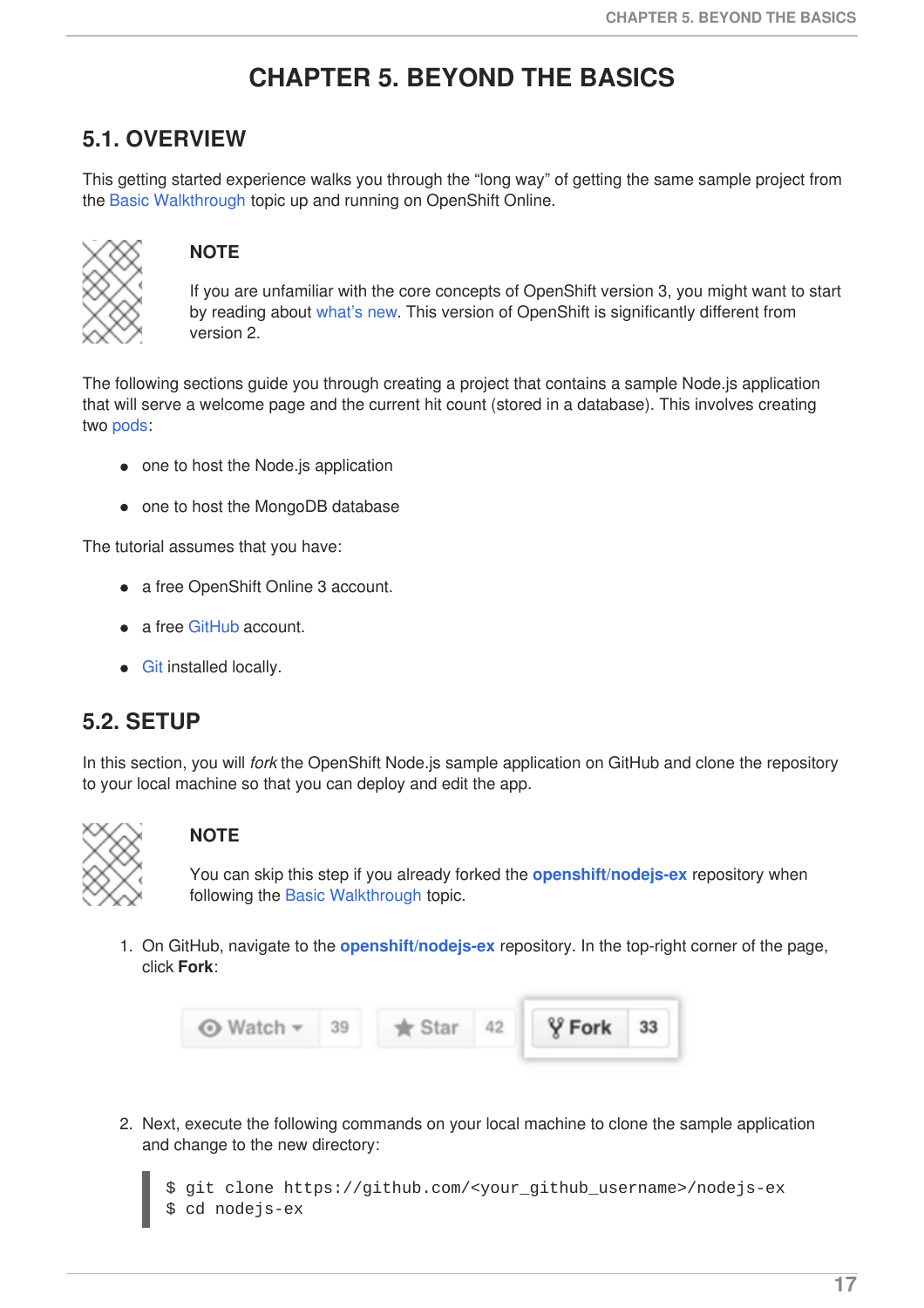That's it! Now, you have a fork of the original **openshift/nodejs-ex** example application Git repository and a copy on your local machine.

# <span id="page-21-0"></span>**5.3. INSTALLING THE OPENSHIFT CLI**

In this section, you will install the OpenShift CLI. The OpenShift CLI exposes commands for managing your applications, as well as lower level tools to interact with each component of your system.

1. First, download the OpenShift Online CLI from the **About** page in the OpenShift Online web console.



The CLI is available for Linux (32- or 64-bit), Mac OS X, and Windows. After you have downloaded the CLI, return to these steps.

2. Next, unpack or unzip the archive and move the **oc** binary to a directory on your **PATH**.



**NOTE**

To check your **PATH** on Linux or Mac OS X, open the Terminal and run:

\$ echo \$PATH

To check it on Windows, open the Command Prompt and run:

C:\> path

After it is installed, you can use the **oc** command from your command shell.

3. Then, visit the **About** page in the OpenShift Online web console.



4. Copy the **oc login** command shown with your current session token to log in to OpenShift Online from the CLI: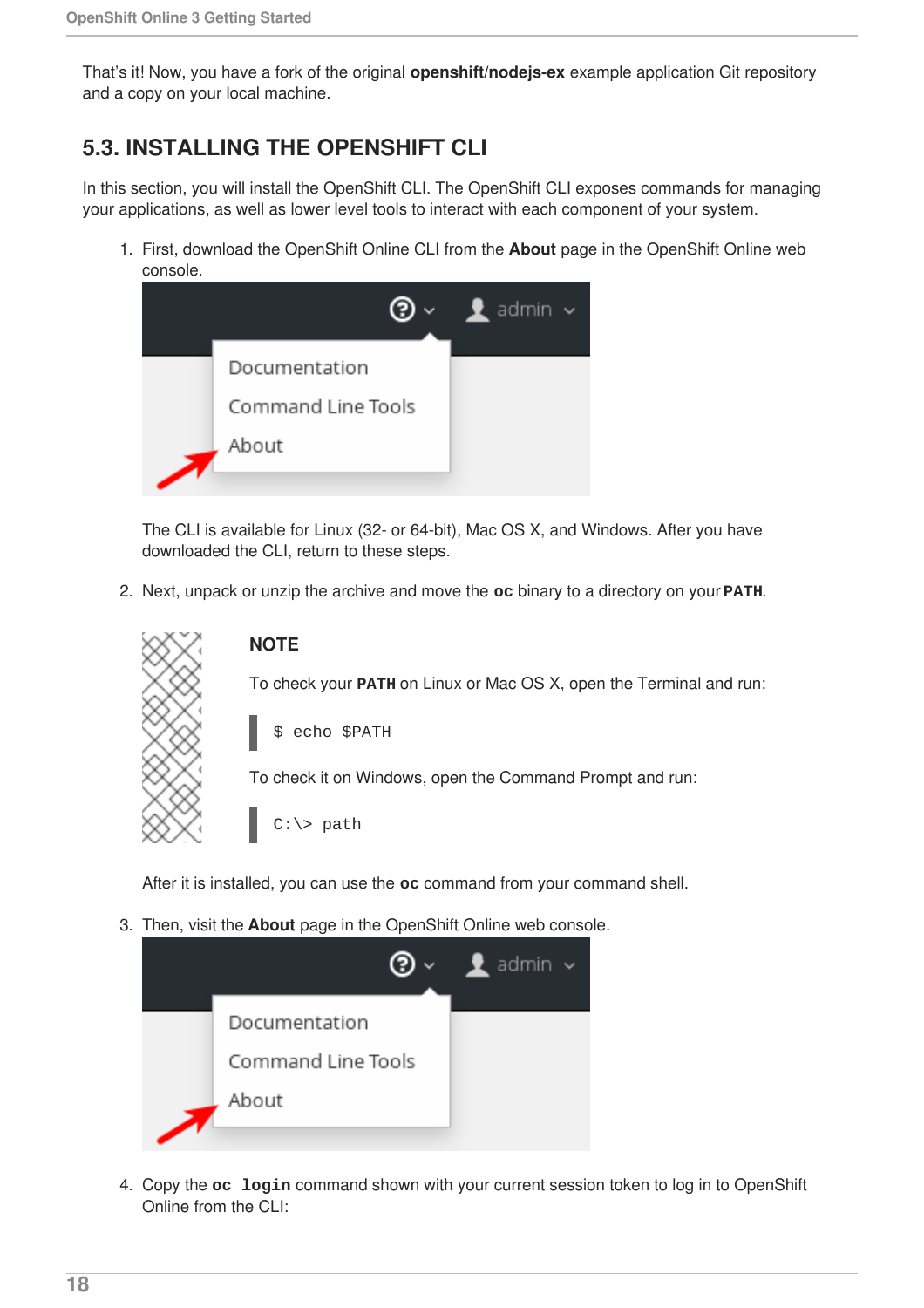\$ oc login https://<your\_cluster\_ID>.openshift.com --token= <your\_session\_token>

The **oc login** command is the best way to initially set up the OpenShift Online CLI. The information is automatically saved in a CLI configuration file that is then used for subsequent commands.

### <span id="page-22-0"></span>**5.4. CREATING A NEW APPLICATION FROM SOURCE CODE**

In this section, you will deploy your first application to OpenShift Online using the web console.

1. First, create a new project. Replace **<project\_name>** below with a unique name for your project, such as **<your\_github\_username>-example**:



\$ oc new-project <project\_name>

After creating the new project, you will be automatically switched to the new project namespace.

If you followed the Basic [Walkthrough](#page-14-0) topic, you already created your first project. You must switch to your project namespace and clear out the original sample application.

a. Use the following command to find the name of your existing project(s):

```
$ oc get projects
```
b. Next, switch to your project namespace:

\$ oc project <your\_project\_name>

- c. Then, delete all existing objects in your project:
	- \$ oc delete all --all
- d. Use the following command to find the name of your existing persistent volume claims:

\$ oc get pvc

e. Finally, delete your existing persistent volume claims with:



2. Next, create a new application from your forked copy of the **nodejs-ex** source code file:



\$ oc new-app https://github.com/<your\_github\_username>/nodejs-ex - name nodejs-mongodb-example



#### **NOTE**

The **--name** option will apply a name of**nodejs-mongodb-example** to all the resources created by the **oc new-app** command, for easy management later.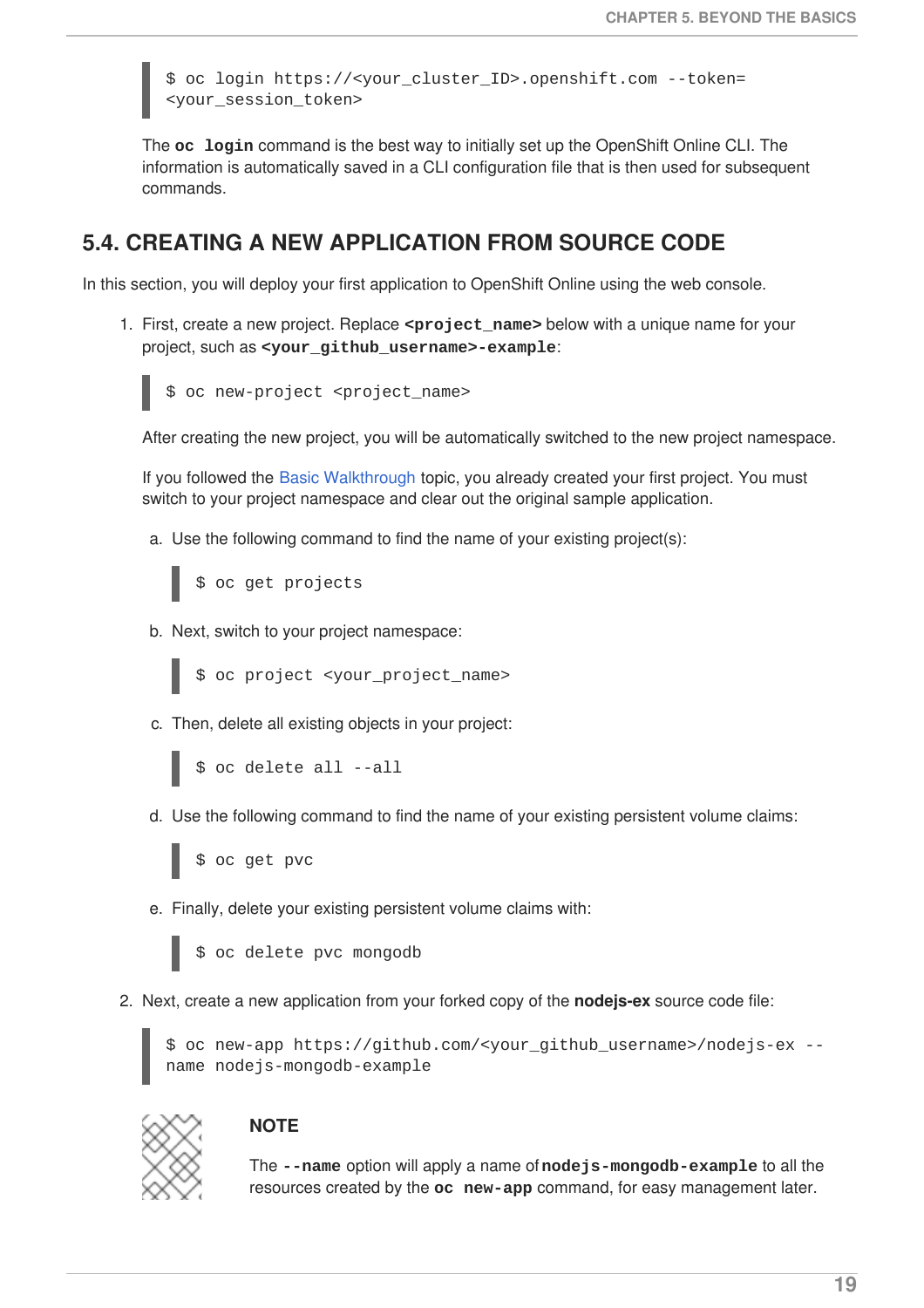The tool will inspect the source code, locate an appropriate image that can build the source code, create an image [stream](https://access.redhat.com/documentation/en-us/openshift_online/3/html-single/architecture/#image-streams) for the new application image that will be built, then create the correct build [configuration](https://access.redhat.com/documentation/en-us/openshift_online/3/html-single/architecture/#builds), deployment [configuration](https://access.redhat.com/documentation/en-us/openshift_online/3/html-single/architecture/#deployments-and-deployment-configurations) and [service](https://access.redhat.com/documentation/en-us/openshift_online/3/html-single/architecture/#services) definition.

The **oc new-app** command kicks off a build after all required dependencies are confirmed and automatically deploys the application after the image is available.

#### **TIP**

You can follow along on the **Overview** page for your project in the web console to see the new resource being created and watch the progress of the build and deployment. When the Node.js pod is running, the build is complete.

You can also use the **oc status** command to check the status of your new nodejs app, as well as**oc get pods** to check when the pod is up and running.

The **oc get services** command tells you what IP address the service is running; the default port it deploys to is **8080**.

### <span id="page-23-0"></span>**5.5. CONFIGURING ROUTES**

In this section, you will configure a route to expose your Node.js service to external requests.

1. First, find your service name (which should be **nodejs-mongodb-example** with:



2. Next, create a route to expose your service to external requests:



3. Now you can find the external host/port for your service with:

\$ oc get routes

4. Finally, copy the route **HOST/PORT** for your application and paste it in the browser to view your application: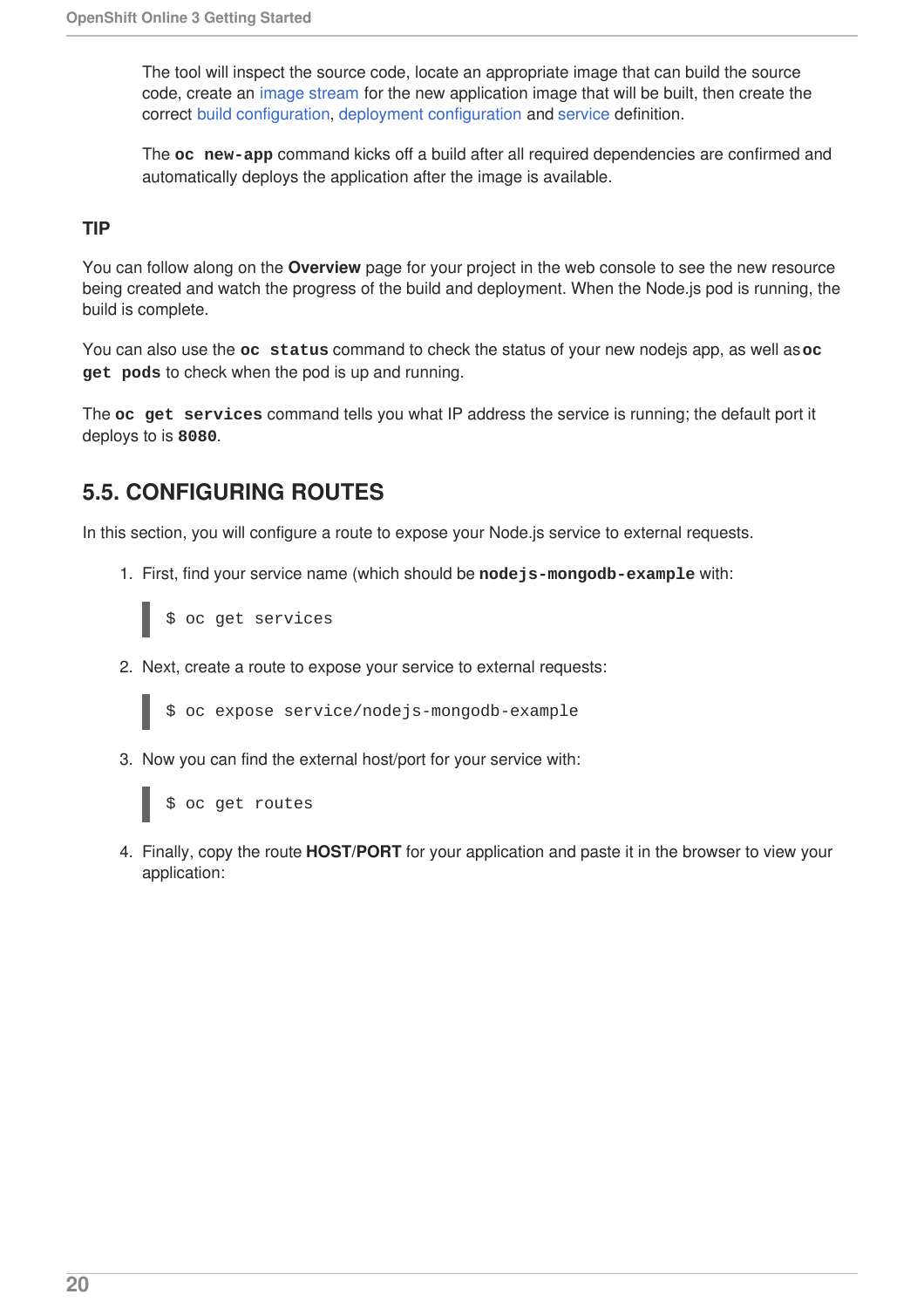<span id="page-24-1"></span>

### <span id="page-24-0"></span>**5.6. PROVISIONING A DATABASE**

In this section, you will add a MongoDB service to your project.

You may have noticed the **No database configured** under **Request information** when you viewed the index page of your application. Let's fix that by adding a MongoDB service.

1. Add the OpenShift Online-provided MongoDB database to your project with:

\$ oc new-app mongodb-persistent \

- -p MONGODB\_USER=admin \
- -p MONGODB\_PASSWORD=secret \
- -p MONGODB\_ADMIN\_PASSWORD=super-secret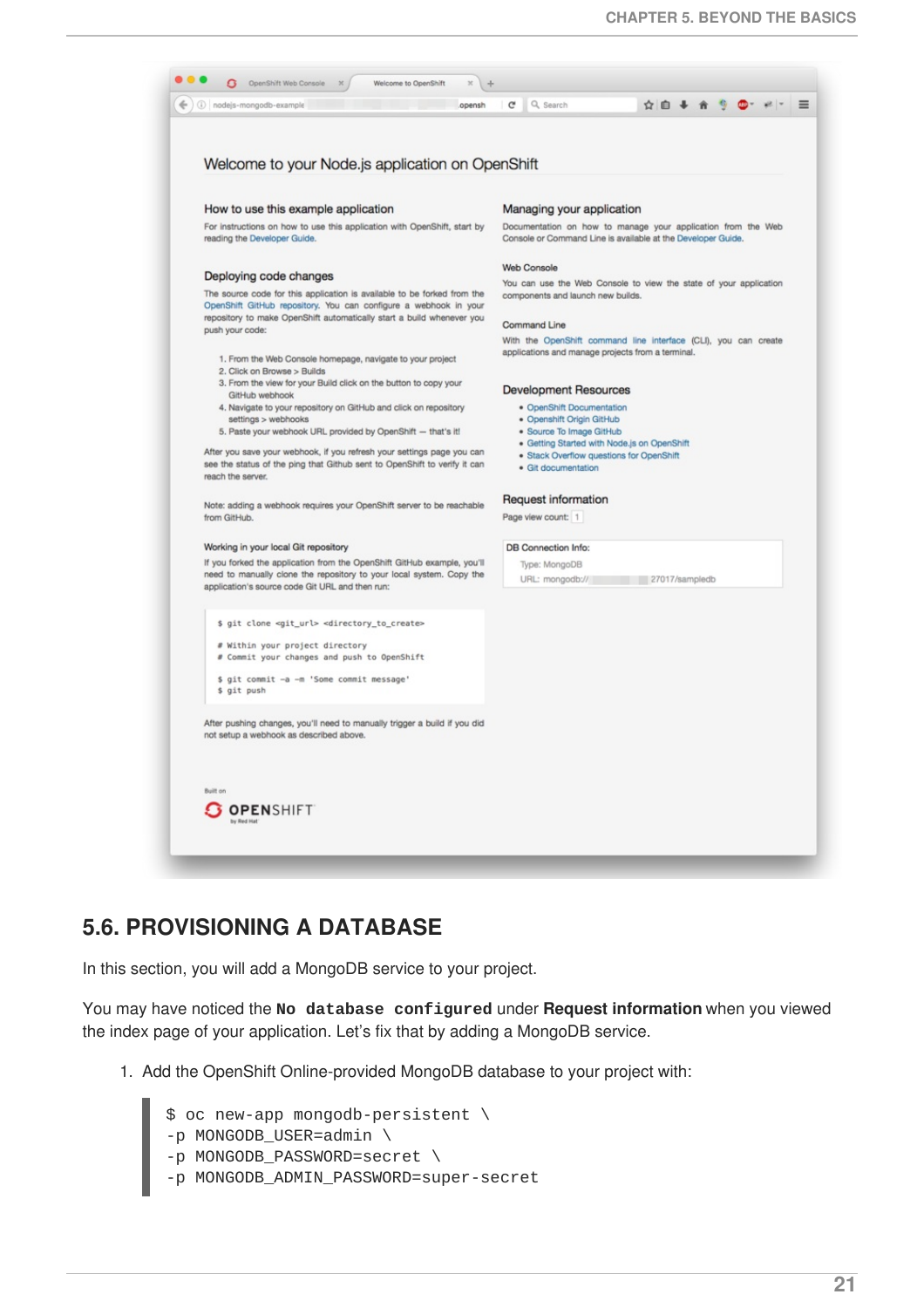

#### **NOTE**

The **-p** flag sets the parameter values used by the **mongodb-persistent** database template.

2. Note the name of the MongoDB service before heading to the next section.

# <span id="page-25-0"></span>**5.7. SETTING ENVIRONMENT VARIABLES**

In this section, you will configure the Node.js service to connect to your new MongoDB service.

1. You must add the environment variable **MONGO\_URL** to your Node.js web service so that it will utilize the MongoDB service, and enable the "Page view count" feature. Run:

\$ oc set env dc/nodejs-mongodb-example MONGO\_URL='mongodb://admin:secret@<MongoDB-servicename>:27017/sampledb'



### **NOTE**

Services in the same project have automatically resolvable DNS names.

For example:

\$ oc set env dc/nodejs-mongodb-example MONGO\_URL='mongodb://admin:secret@mongodb-persistent:27017/sampledb'

2. Next, run **oc status** to confirm that an updated deployment has been kicked off. After the deployment completes, you will now have a Node.js welcome page showing the current hit count, as stored in a MongoDB database.



#### **NOTE**

Use the following to get a list of environment variables set for all pods in the project:

\$ oc set env pods --all --list

# <span id="page-25-1"></span>**5.8. CONFIGURING AUTOMATED BUILDS**

In this section, you will configure a GitHub webhook to automatically trigger a rebuild of your application whenever you push code changes to your forked repository.

1. First, run the following command to display the webhook URLs associated with your build configuration:

\$ oc describe buildConfig nodejs-mongodb-example

2. Copy the webhook GitHub URL output by the above command. The webhook URL will be in the following format: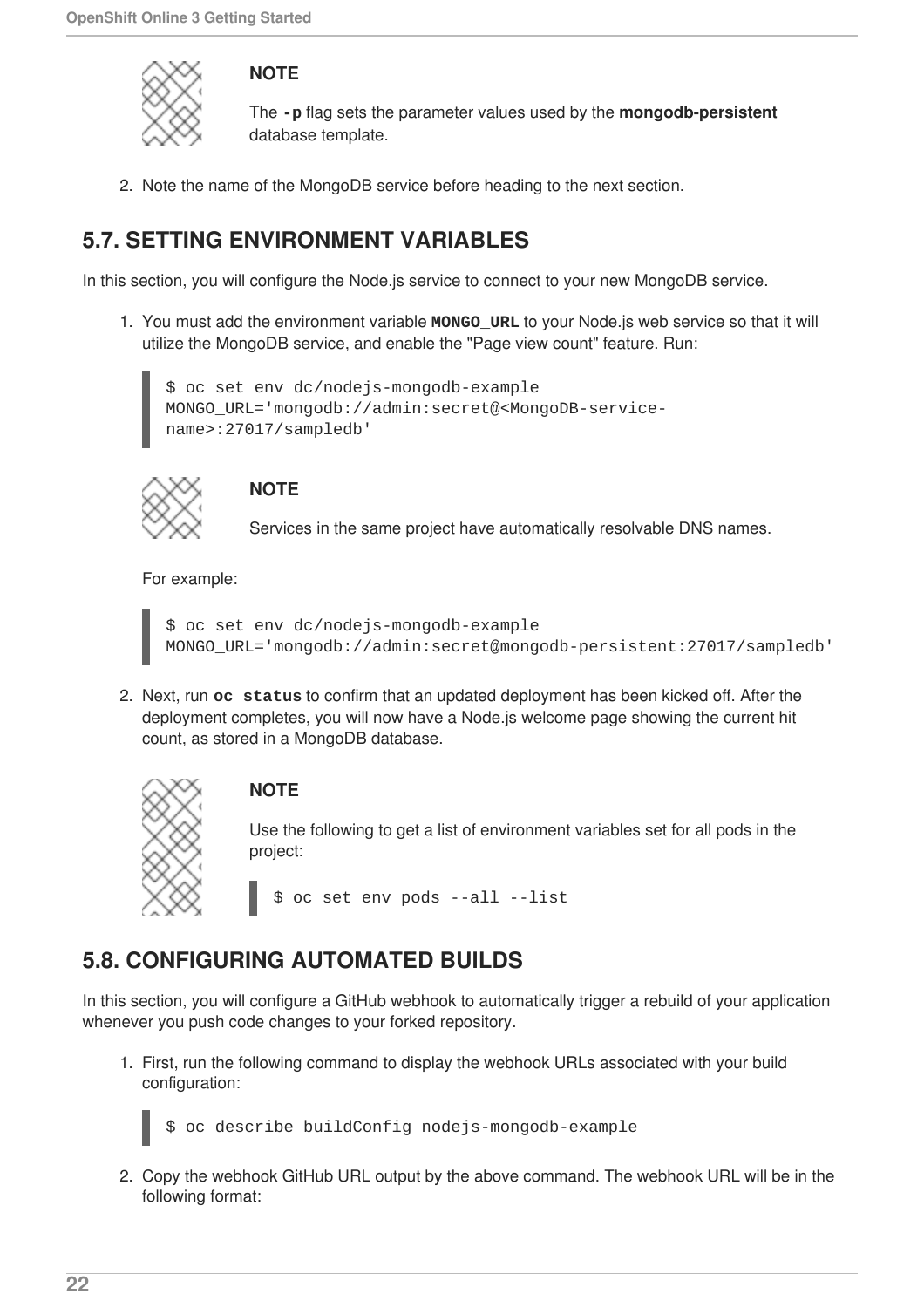http://<openshift\_api\_host:port>/osapi/v1/namespaces/<namespace>/bui ldconfigs/frontend/webhooks/<your\_secret\_key>/github

- 3. Next, navigate to your forked repository on GitHub, then:
	- a. Click **Settings**.
	- b. Click **Webhooks & Services**.
	- c. Click **Add webhook**
	- d. Paste your webhook URL into the **Payload URL** field and click **Add webhook** to save.

That's it! Your application will now automatically rebuild when you push code changes to your forked GitHub repository.

#### <span id="page-26-0"></span>**5.9. PUSHING A CODE CHANGE**

views/index.html

In this section, you will learn how to push a local code change to the application.

- 1. On your local machine, use a text editor to open the sample application's source for the file *nodejs-ex/views/index.html*.
- 2. Make a code change that will be visible from within your application. For example, change the title on line 219:

| $\label{eq:1.1} \begin{array}{cccccccccc} \mathbf{1} & \mathbf{1} & \mathbf{1} & \mathbf{1} & \mathbf{1} & \mathbf{1} \end{array}$ | $\alpha = \alpha = \alpha$ . | @@ -216,7 +216,7 @@ pre {                                                   |  |
|------------------------------------------------------------------------------------------------------------------------------------|------------------------------|-----------------------------------------------------------------------------|--|
| 216                                                                                                                                | 216                          |                                                                             |  |
| 217                                                                                                                                | 217                          | <section class="container"></section>                                       |  |
| 218                                                                                                                                | 218                          | <hgroup></hgroup>                                                           |  |
| 219                                                                                                                                |                              | <h1>Welcome to your Node.js application on OpenShift</h1><br>$\overline{a}$ |  |
|                                                                                                                                    | 219                          | <h1>This is my awesome Node.js application on OpenShift</h1><br>$+$         |  |
| 220                                                                                                                                | 220                          |                                                                             |  |
| 221                                                                                                                                | 221                          |                                                                             |  |
| 222                                                                                                                                | 222                          |                                                                             |  |

3. Commit the changes in Git, and push the change to your GitHub repository:

\$ git add nodejs-ex/views/index.html \$ git commit -m "Updates heading on welcome page" \$ git push origin master

4. If your webhook is correctly configured, your application will immediately rebuild itself based on your changes. You can follow along on the **Overview** page for your project in the web console to see watch the progress of the build and deployment. View your application using a web browser to see your changes once the deployment is completed.

Now all you need to do is push code updates, and OpenShift Online handles the rest.

### <span id="page-26-1"></span>**5.10. FAILURE NOTIFICATIONS**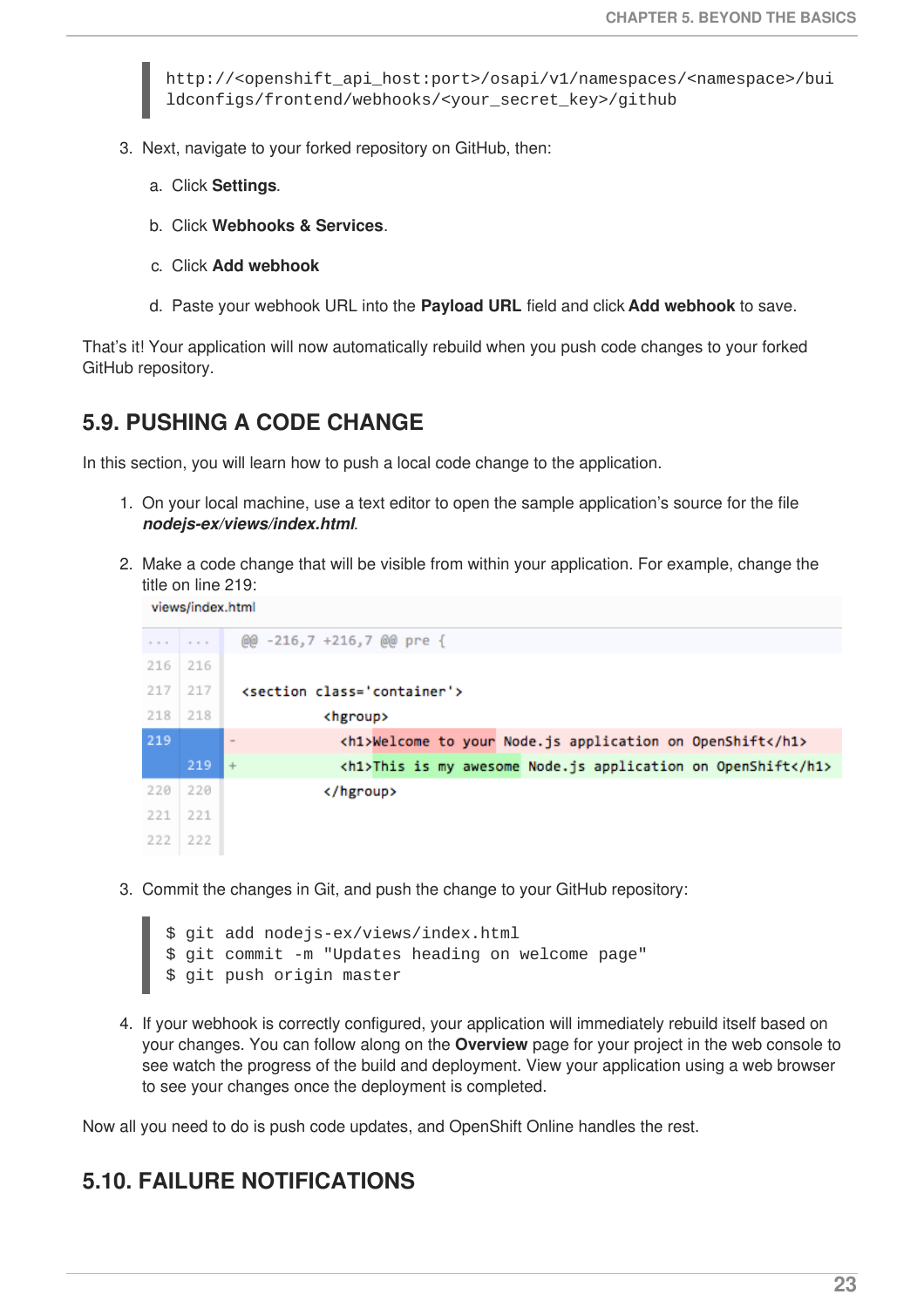For each of your projects, you can choose to receive email [notifications](https://access.redhat.com/documentation/en-us/openshift_online/3/html-single/developer_guide/#dev-guide-notifications) about various failures, including dead or failed deployments, dead builds, and dead or failed persistent volume claims (PVCs).

### <span id="page-27-0"></span>**5.11. WHAT'S NEXT?**

The following sections provide some next steps now that you have finished your initial walkthrough of OpenShift Online 3.

#### <span id="page-27-1"></span>**5.11.1. OpenShift Online Usage Considerations**

#### <span id="page-27-2"></span>**5.11.2. Other Quickstarts**

Similar to [OpenShift](#page-30-1) Online 2, OpenShift Online 3 provides out of the box a set of [languages](https://access.redhat.com/documentation/en-us/openshift_online/3/html-single/using_images/#using-images-s2i-images-index) and [databases](https://access.redhat.com/documentation/en-us/openshift_online/3/html-single/using_images/#using-images-db-images-index) for developers with corresponding implementations and tutorials that allow you to kickstart your application development. Language support centers around the [Quickstart](https://access.redhat.com/documentation/en-us/openshift_online/3/html-single/developer_guide/#dev-guide-app-tutorials-quickstarts) templates, which in turn leverage builder [images](https://access.redhat.com/documentation/en-us/openshift_online/3/html-single/using_images/#using-images-s2i-images-index).

Check out the Creating New [Applications](https://access.redhat.com/documentation/en-us/openshift_online/3/html-single/developer_guide/#dev-guide-new-app) topic and try out Quickstart templates for the following languages:

| Language   | <b>Implementations and Tutorials</b> |
|------------|--------------------------------------|
| Ruby       | Rails                                |
| Python     | Django                               |
| Node.js    | Node.js                              |
| <b>PHP</b> | <b>CakePHP</b>                       |
| Perl       | <b>Dancer</b>                        |
| Java       | Maven                                |

Other images provided by OpenShift Online include:

- [MySQL](https://github.com/sclorg/mysql-container)
- [MongoDB](https://github.com/sclorg/mongodb-container)
- [PostgreSQL](https://github.com/sclorg/postgresql-container)
- [Jenkins](https://github.com/openshift/jenkins)

In addition, JBoss Middleware has put together a broad range of [OpenShift](https://github.com/jboss-openshift/application-templates) Online templates.

The technologies available with the xPaaS services in particular include:

- Java EE 6 Application Server provided by JBoss EAP 6
- Integration and Messaging Services provided by JBoss Fuse and JBoss A-MQ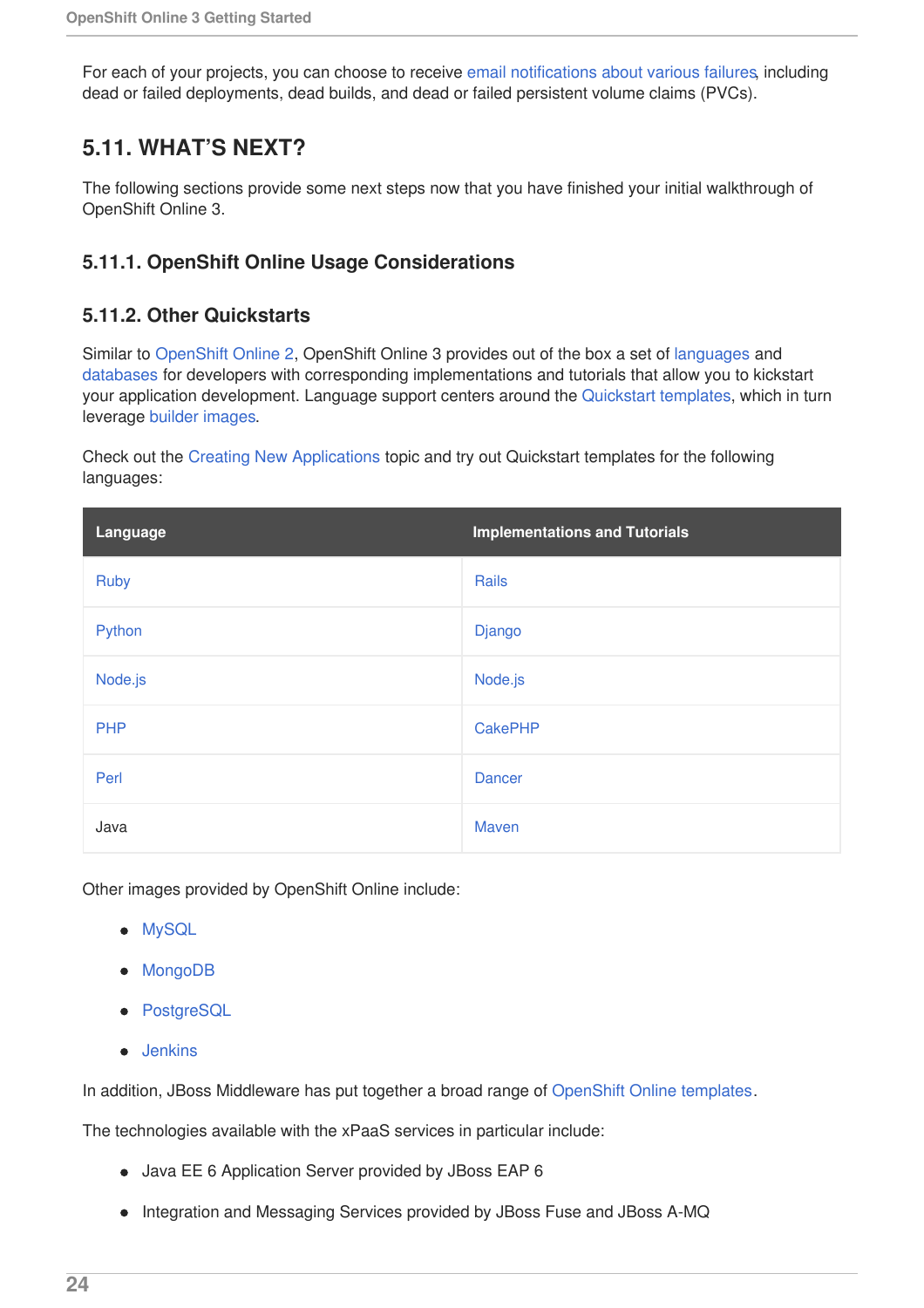- Data Grid Service provided by JBoss Data Grid
- Real Time Decision Service provided by JBoss BRMS
- Java Web Server 3.0 provided by Tomcat 7 and Tomcat 8

With each of these offerings, a series of combinations are provided:

- HTTP only versus HTTP and HTTPS
- No database required, or the use of either MongoDB, PostgreSQL, or MySQL
- $\bullet$  If desired, integration with A-MQ

#### <span id="page-28-0"></span>**5.11.3. Using rsync**

See [Copying](https://access.redhat.com/documentation/en-us/openshift_online/3/html-single/developer_guide/#dev-guide-copy-files-to-container) Files for steps on using **oc rsync** to copy local files to or from a remote directory in a container.

#### <span id="page-28-1"></span>**5.11.4. Configuring Autoscaling**

See Pod [Autoscaling](https://access.redhat.com/documentation/en-us/openshift_online/3/html-single/developer_guide/#dev-guide-pod-autoscaling) for steps on automatically increasing or decreasing the scale of a replication controller or deployment configuration, based on metrics.

You can also check out the [OpenShift](https://blog.openshift.com/openshift-3-1-pod-autoscaling/) blog for an article on autoscaling.

#### <span id="page-28-2"></span>**5.11.5. Explore the Developer Guide**

Further explore the Developer Guide. For example, start with the Planning Your [Development](https://access.redhat.com/documentation/en-us/openshift_online/3/html-single/developer_guide/#dev-guide-development-process) Process and Creating New [Applications](https://access.redhat.com/documentation/en-us/openshift_online/3/html-single/developer_guide/#dev-guide-new-app) topics.

#### <span id="page-28-3"></span>**5.11.6. Troubleshooting**

Review common tips and [suggestions.](https://github.com/openshift/origin/blob/master/docs/debugging-openshift.md)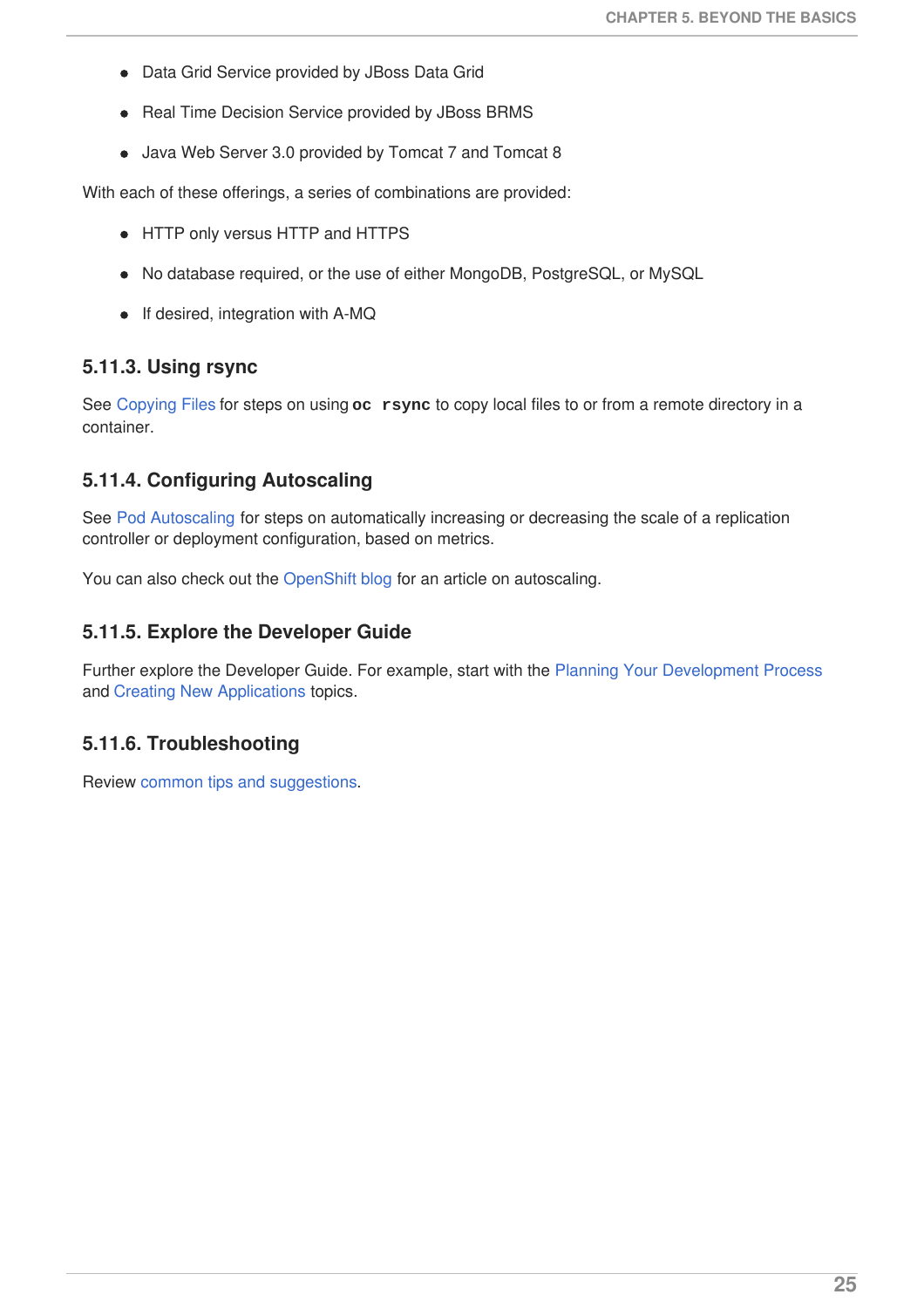# <span id="page-29-0"></span>**CHAPTER 6. COMPARING OPENSHIFT ONLINE 2 AND 3**

### <span id="page-29-1"></span>**6.1. OVERVIEW**

OpenShift Online 3 is based on the OpenShift version 3 (v3) architecture, which is very different product than OpenShift version 2 (v2). Many of the same terms from OpenShift v2 are used in v3, and the same functions are performed, but the terminology can be different, and behind the scenes things may be happening very differently. Still, OpenShift remains an application platform.

This topic discusses these differences in detail, in an effort to help OpenShift users in the transition from OpenShift v2 to OpenShift v3.

## <span id="page-29-2"></span>**6.2. ARCHITECTURE CHANGES**

#### **Gears Versus Containers**

Gears were a core component of OpenShift v2. Technologies such as kernel namespaces, cGroups, and SELinux helped deliver a highly-scalable, secure, containerized application platform to OpenShift users. Gears themselves were a form of container technology.

OpenShift v3 takes the gears idea to the next level. It uses Docker as the next evolution of the v2 container technology. This container architecture is at the core of OpenShift v3.

#### **Kubernetes**

As applications in OpenShift v2 typically used multiple gears, applications on OpenShift v3 will expectedly use multiple containers. In OpenShift v2, gear orchestration, scheduling, and placement was handled by the OpenShift broker host. OpenShift v3 integrates Kubernetes into the master host to drive container orchestration.

### <span id="page-29-3"></span>**6.3. APPLICATIONS**

Applications are still the focal point of OpenShift. In OpenShift v2, an application was a single unit, consisting of one web framework of no more than one cartridge type. For example, an application could have one PHP and one MySQL, but it could not have one Ruby, one PHP, and two MySQLs. It also could not be a database cartridge, such as MySQL, by itself.

This limited scoping for applications meant that OpenShift performed seamless linking for all components within an application using environment variables. For example, every web framework knew how to connect to MySQL using the **OPENSHIFT\_MYSQL\_DB\_HOST** and **OPENSHIFT\_MYSQL\_DB\_PORT** variables. However, this linking was limited to within an application, and only worked within cartridges designed to work together. There was nothing to help link across application components, such as sharing a MySQL instance across two applications.

While most other PaaSes limit themselves to web frameworks and rely on external services for other types of components, OpenShift v3 makes even more application topologies possible and manageable.

OpenShift v3 uses the term "application" as a concept that links services together. You can have as many components as you desire, contained and flexibly linked within a [project,](https://access.redhat.com/documentation/en-us/openshift_online/3/html-single/architecture/#projects) and, optionally, labeled to provide grouping or structure. This updated model allows for a standalone MySQL instance, or one shared between JBoss components.

Flexible linking means you can link any two arbitrary components together. As long as one component can export environment variables and the second component can consume values from those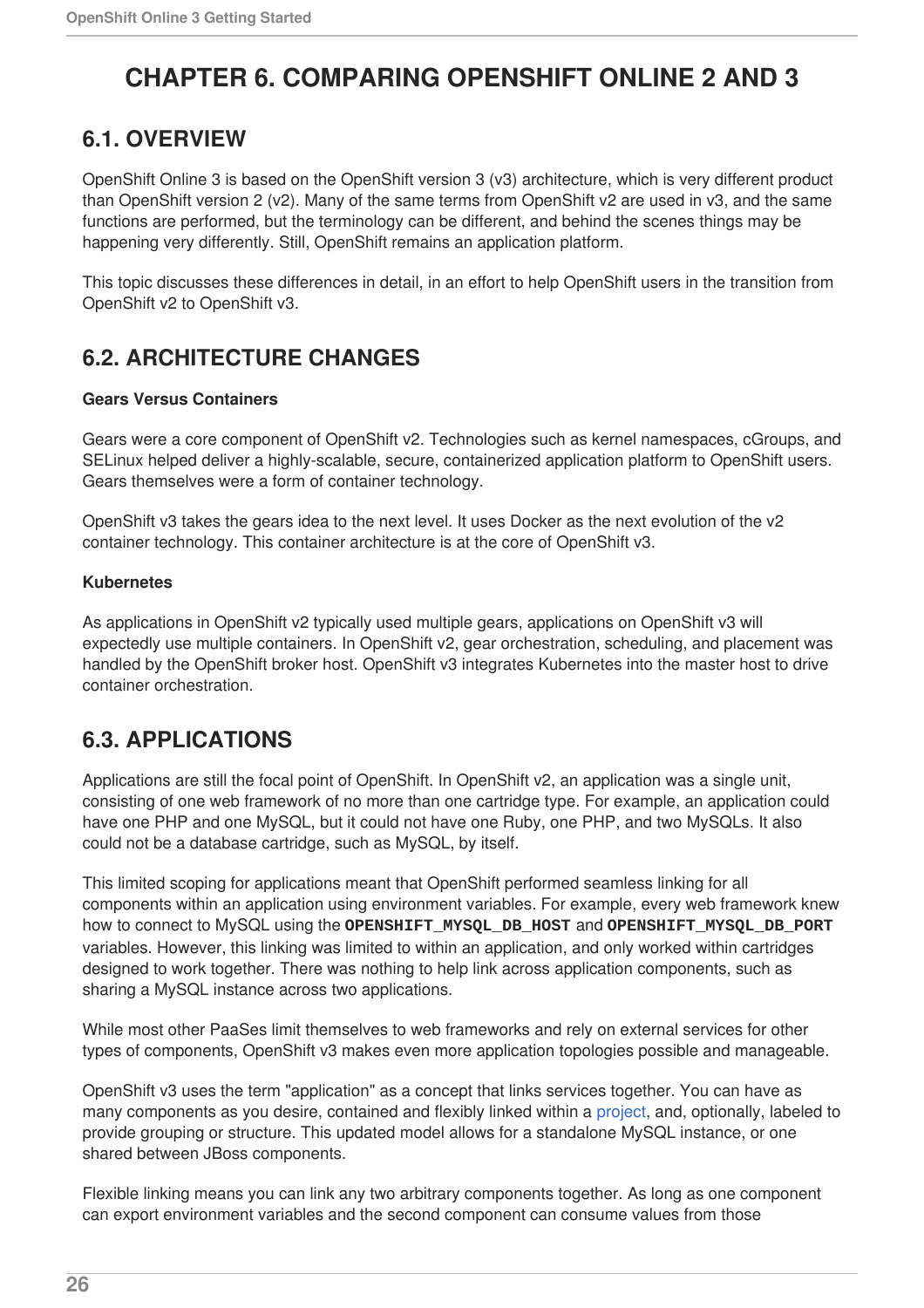<span id="page-30-1"></span>environment variables, and with potential variable name transformation, you can link together any two components without having to change the images they are based on. So, the best containerized implementation of your desired database and web framework can be consumed directly rather than you having to fork them both and rework them to be compatible.

This means you can build anything on OpenShift. And that is OpenShift's primary aim: to be a containerbased platform that lets you build entire applications in a repeatable lifecycle.

### <span id="page-30-0"></span>**6.4. CARTRIDGES VERSUS IMAGES**

In OpenShift v3, an [image](https://access.redhat.com/documentation/en-us/openshift_online/3/html-single/architecture/#docker-images) has replaced OpenShift v2's concept of a cartridge.

Cartridges in OpenShift v2 were the focal point for building applications. Each cartridge provided the required libraries, source code, build mechanisms, connection logic, and routing logic along with a preconfigured environment to run the components of your applications.

However, cartridges came with disadvantages. With cartridges, there was no clear distinction between the developer content and the cartridge content, and you did not have ownership of the home directory on each gear of your application. Also, cartridges were not the best distribution mechanism for large binaries. While you could use external dependencies from within cartridges, doing so would lose the benefits of encapsulation.

From a packaging perspective, an image performs more tasks than a cartridge, and provides better encapsulation and flexibility. However, cartridges also included logic for building, deploying, and routing, which do not exist in images. In OpenShift v3, these additional needs are met by [Source-to-Image](https://access.redhat.com/documentation/en-us/openshift_online/3/html-single/architecture/#source-build) (S2I) and [configuring](https://access.redhat.com/documentation/en-us/openshift_online/3/html-single/developer_guide/#dev-guide-templates) the template.

#### **Dependencies**

In OpenShift v2, cartridge dependencies were defined with **Configure-Order** or **Requires** in a cartridge manifest. OpenShift v3 uses a declarative model where [pods](https://access.redhat.com/documentation/en-us/openshift_online/3/html-single/architecture/#pods) bring themselves in line with a predefined state. Explicit dependencies that are applied are done at runtime rather than just install time ordering.

For example, you might require another service to be available before you start. Such a dependency check is always applicable and not just when you create the two components. Thus, pushing dependency checks into runtime enables the system to stay healthy over time.

#### **Collection**

Whereas cartridges in OpenShift v2 were colocated within gears, [images](https://access.redhat.com/documentation/en-us/openshift_online/3/html-single/architecture/#docker-images) in OpenShift v3 are mapped 1:1 with [containers](https://access.redhat.com/documentation/en-us/openshift_online/3/html-single/architecture/#containers), which use [pods](https://access.redhat.com/documentation/en-us/openshift_online/3/html-single/architecture/#pods) as their colocation mechanism.

#### **Source Code**

In OpenShift v2, applications were required to have at least one web framework with one Git repository. In OpenShift v3, you can choose which images are built from source and that source can be located outside of OpenShift itself. Because the source is disconnected from the images, the choice of image and source are distinct operations with source being optional.

#### **Build**

In OpenShift v2, builds occurred in application gears. This meant downtime for non-scaled applications due to resource constraints. In v3, [builds](https://access.redhat.com/documentation/en-us/openshift_online/3/html-single/architecture/#builds) happen in separate containers. Also, OpenShift v2 build results used rsync to synchronize gears. In v3, build results are first committed as an immutable image and